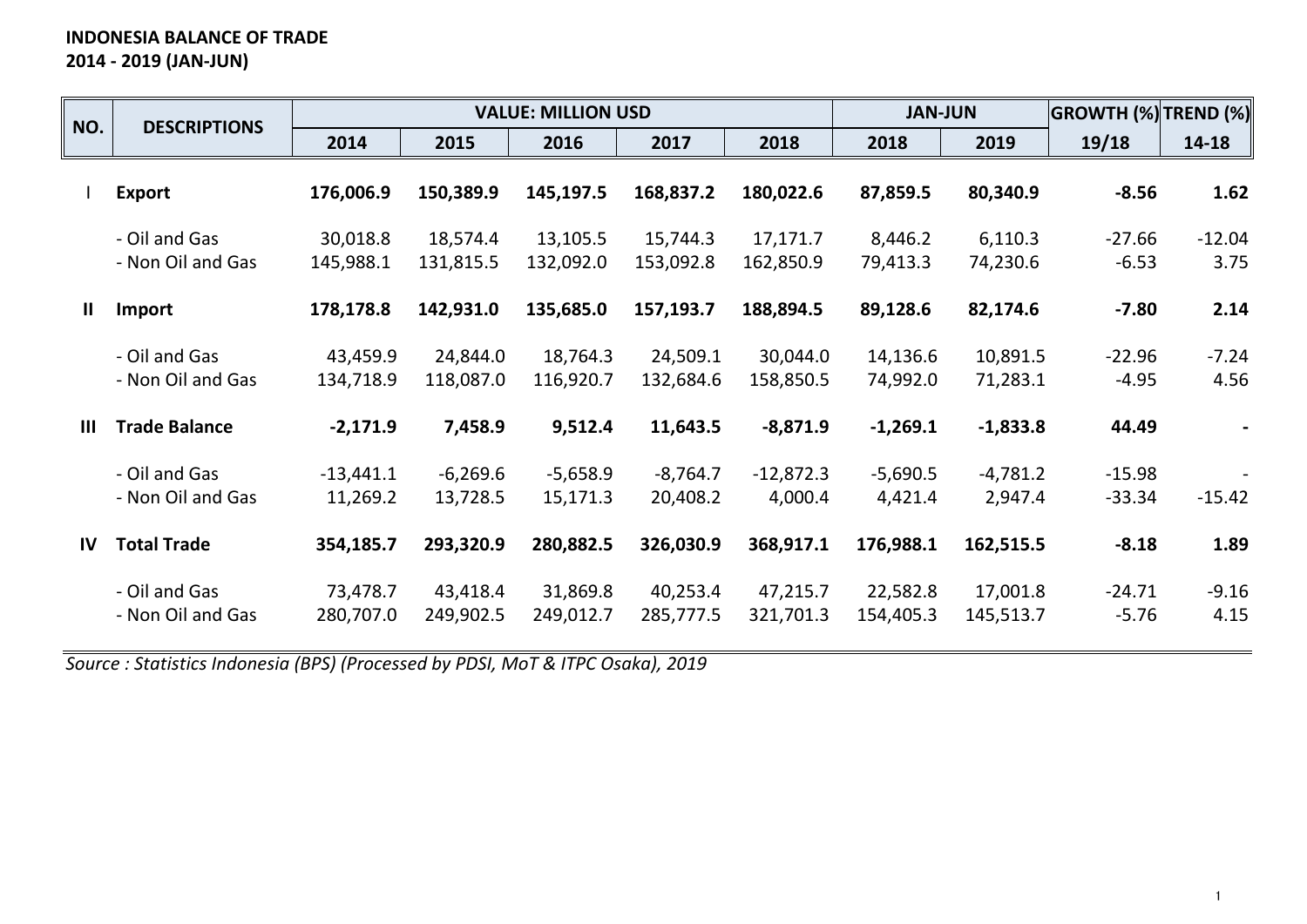# **INDONESIA BALANCE OF TRADE 2014 - 2019 (JAN-JUN)**

| NO.            | <b>DESCRIPTIONS</b>                |                         |                         | <b>QUANTITY: THOUSAND MT</b> |                         |                          | <b>JAN-JUN</b>          |                         | <b>GROWTH (%) TREND (%)</b> |                 |
|----------------|------------------------------------|-------------------------|-------------------------|------------------------------|-------------------------|--------------------------|-------------------------|-------------------------|-----------------------------|-----------------|
|                |                                    | 2014                    | 2015                    | 2016                         | 2017                    | 2018                     | 2018                    | 2019                    | 19/18                       | 14-18           |
|                | <b>Export</b>                      | 549,490.1               | 509,688.3               | 514,800.1                    | 545,854.7               | 608,917.1                | 294,811.0               | 318,456.6               | 8.02                        | 2.78            |
|                | - Oil and Gas<br>- Non Oil and Gas | 41,743.1<br>507,746.9   | 44,964.7<br>464,723.6   | 43,328.8<br>471,471.3        | 42,505.0<br>503,349.7   | 37,055.5<br>571,861.6    | 19,357.2<br>275,453.8   | 12,838.8<br>305,617.8   | $-33.67$<br>10.95           | $-2.90$<br>3.23 |
| $\mathbf{II}$  | <b>Import</b>                      | 147,734.3               | 147,613.6               | 152,110.9                    | 161,272.4               | 172,064.3                | 81,678.1                | 78,683.6                | $-3.67$                     | 4.01            |
|                | - Oil and Gas<br>- Non Oil and Gas | 48,869.4<br>98,864.9    | 48,827.2<br>98,786.4    | 48,408.3<br>103,702.6        | 50,886.2<br>110,386.3   | 49,557.0<br>122,507.3    | 23,990.2<br>57,687.9    | 19,910.2<br>58,773.4    | $-17.01$<br>1.88            | 0.69<br>5.55    |
| $\mathbf{III}$ | <b>Trade Balance</b>               | 401,755.8               | 362,074.6               | 362,689.2                    | 384,582.3               | 436,852.9                | 213,132.8               | 239,773.0               | 12.50                       | 2.30            |
|                | - Oil and Gas<br>- Non Oil and Gas | $-7,126.3$<br>408,882.0 | $-3,862.6$<br>365,937.2 | $-5,079.5$<br>367,768.7      | $-8,381.2$<br>392,963.5 | $-12,501.5$<br>449,354.3 | $-4,633.1$<br>217,765.9 | $-7,071.4$<br>246,844.4 | 52.63<br>13.35              | 2.63            |
| IV             | <b>Total Trade</b>                 | 697,224.3               | 657,301.9               | 666,911.0                    | 707,127.1               | 780,981.4                | 376,489.1               | 397,140.2               | 5.49                        | 3.04            |
|                | - Oil and Gas<br>- Non Oil and Gas | 90,612.5<br>606,611.9   | 93,791.9<br>563,510.0   | 91,737.1<br>575,174.0        | 93,391.2<br>613,736.0   | 86,612.4<br>694,368.9    | 43,347.4<br>333,141.7   | 32,749.0<br>364,391.2   | $-24.45$<br>9.38            | $-0.94$<br>3.62 |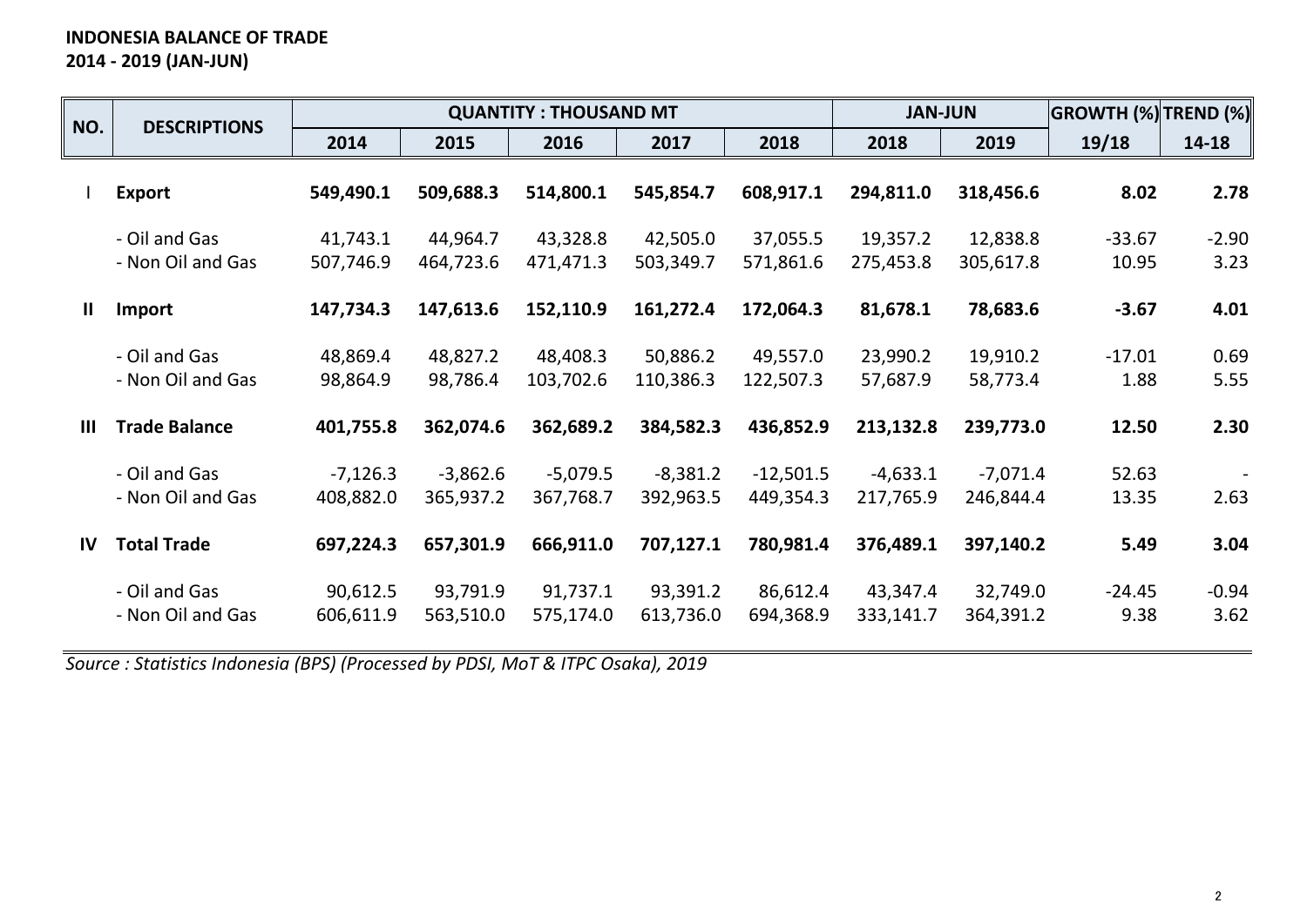## **BILATERAL TRADE BALANCE BETWEEN INDONESIA AND JAPAN 2014 - 2019 (JAN-JUN)**

| NO.           | <b>DESCRIPTIONS</b>                |                       |                     | <b>VALUE: MILLION USD</b> |                     |                       | <b>JAN-JUN</b>      |                     | GROWTH (%)           | TREND (%)           |
|---------------|------------------------------------|-----------------------|---------------------|---------------------------|---------------------|-----------------------|---------------------|---------------------|----------------------|---------------------|
|               |                                    | 2014                  | 2015                | 2016                      | 2017                | 2018                  | 2018                | 2019                | 19/18                | 14-18               |
|               | <b>Export</b>                      | 23,117.5              | 18,020.9            | 16,098.6                  | 17,798.8            | 19,465.6              | 9,776.2             | 8,000.0             | $-18.17$             | $-3.50$             |
|               | - Oil and Gas<br>- Non Oil and Gas | 8,551.7<br>14,565.7   | 4,924.8<br>13,096.1 | 2,889.1<br>13,209.5       | 3,108.2<br>14,690.6 | 3,157.8<br>16,307.9   | 1,677.3<br>8,098.9  | 1,305.3<br>6,694.6  | $-22.18$<br>$-17.34$ | $-30.02$<br>0.34    |
| $\mathbf{II}$ | Import                             | 17,007.6              | 13,263.5            | 12,984.8                  | 15,240.0            | 17,976.7              | 8,645.2             | 7,663.4             | $-11.36$             | 2.53                |
|               | - Oil and Gas<br>- Non Oil and Gas | 69.4<br>16,938.2      | 30.8<br>13,232.7    | 58.0<br>12,926.8          | 30.8<br>15,209.3    | 33.2<br>17,943.6      | 17.3<br>8,627.9     | 15.8<br>7,647.6     | $-8.75$<br>$-11.36$  | $-16.53$<br>$-3.40$ |
| Ш             | <b>Trade Balance</b>               | 6,109.9               | 4,757.4             | 3,113.8                   | 2,558.8             | 1,488.9               | 1,131.0             | 336.6               | $-70.24$             | $-29.13$            |
|               | - Oil and Gas<br>- Non Oil and Gas | 8,482.3<br>$-2,372.4$ | 4,894.0<br>$-136.6$ | 2,831.1<br>282.7          | 3,077.4<br>$-518.6$ | 3,124.6<br>$-1,635.7$ | 1,660.0<br>$-529.0$ | 1,289.6<br>$-953.0$ | $-22.32$<br>80.14    | $-30.16$            |
| IV            | <b>Total Trade</b>                 | 40,125.1              | 31,284.4            | 29,083.4                  | 33,038.8            | 37,442.3              | 18,421.4            | 15,663.4            | $-14.97$             | $-0.83$             |
|               | - Oil and Gas<br>- Non Oil and Gas | 8,621.1<br>31,503.9   | 4,955.6<br>26,328.8 | 2,947.1<br>26,136.2       | 3,138.9<br>29,899.9 | 3,190.9<br>34,251.4   | 1,694.6<br>16,726.8 | 1,321.1<br>14,342.3 | $-22.04$<br>$-14.26$ | $-29.89$<br>$-1.63$ |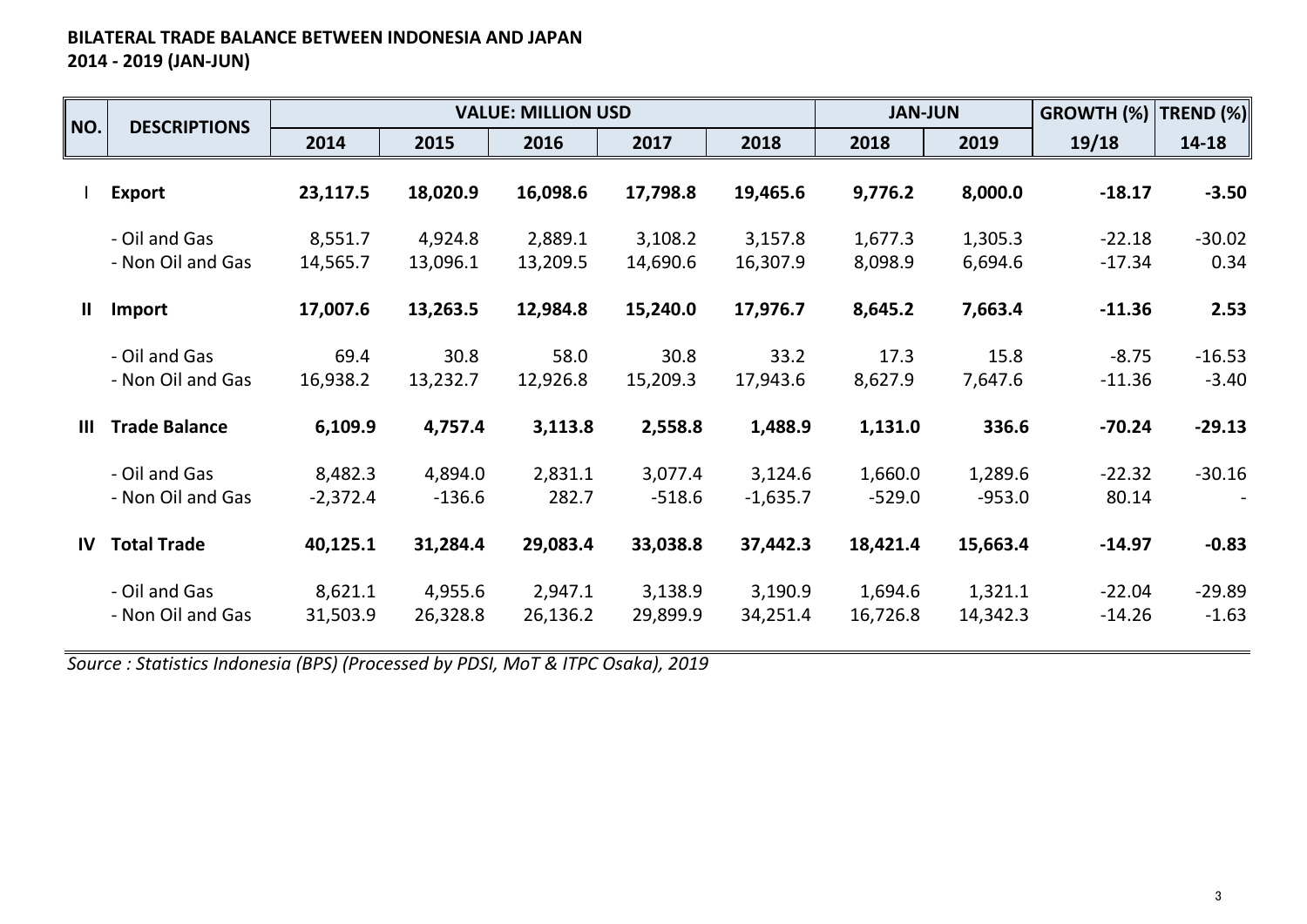## **BILATERAL TRADE BALANCE BETWEEN INDONESIA AND JAPAN 2014 - 2019 (JAN-JUN)**

| NO.           | <b>DESCRIPTIONS</b>                |                      |                      | <b>QUANTITY: THOUSAND MT</b> |                     |                     | <b>JAN-JUN</b>      |                     | GROWTH (%)           | TREND (%)           |
|---------------|------------------------------------|----------------------|----------------------|------------------------------|---------------------|---------------------|---------------------|---------------------|----------------------|---------------------|
|               |                                    | 2014                 | 2015                 | 2016                         | 2017                | 2018                | 2018                | 2019                | 19/18                | 14-18               |
|               | <b>Export</b>                      | 50,964.5             | 47,774.6             | 47,844.0                     | 45,634.2            | 41,575.5            | 20,319.0            | 19,249.7            | $-5.26$              | $-4.43$             |
|               | - Oil and Gas<br>- Non Oil and Gas | 10,395.0<br>40,569.5 | 10,220.2<br>37,554.4 | 9,068.8<br>38,775.2          | 8,192.6<br>37,441.6 | 6,558.6<br>35,016.9 | 3,745.8<br>16,573.2 | 2,538.4<br>16,711.3 | $-32.23$<br>0.83     | $-10.79$<br>$-2.93$ |
| Ш             | Import                             | 4,419.3              | 4,029.1              | 4,170.4                      | 4,144.7             | 4,495.3             | 2,217.9             | 1,978.9             | $-10.78$             | 0.63                |
|               | - Oil and Gas<br>- Non Oil and Gas | 41.7<br>4,377.6      | 21.0<br>4,008.1      | 88.9<br>4,081.5              | 21.5<br>4,123.2     | 21.1<br>4,474.2     | 11.4<br>2,206.5     | 8.6<br>1,970.3      | $-24.34$<br>$-10.71$ | $-12.55$<br>0.72    |
| Ш             | <b>Trade Balance</b>               | 46,545.2             | 43,745.5             | 43,673.6                     | 41,489.5            | 37,080.2            | 18,101.1            | 17,270.8            | $-4.59$              | $-4.95$             |
|               | - Oil and Gas<br>- Non Oil and Gas | 10,353.3<br>36,191.9 | 10,199.2<br>33,546.3 | 8,979.9<br>34,693.7          | 8,171.1<br>33,318.4 | 6,537.5<br>30,542.6 | 3,734.4<br>14,366.7 | 2,529.8<br>14,741.0 | $-32.26$<br>2.61     | $-10.78$<br>$-3.40$ |
| $\mathsf{IV}$ | <b>Total Trade</b>                 | 55,383.7             | 51,803.7             | 52,014.4                     | 49,778.8            | 46,070.8            | 22,536.9            | 21,228.7            | $-5.80$              | $-4.00$             |
|               | - Oil and Gas<br>- Non Oil and Gas | 10,436.7<br>44,947.1 | 10,241.2<br>41,562.4 | 9,157.7<br>42,856.8          | 8,214.0<br>41,564.8 | 6,579.7<br>39,491.1 | 3,757.2<br>18,779.7 | 2,547.1<br>18,681.6 | $-32.21$<br>$-0.52$  | $-10.80$<br>$-2.55$ |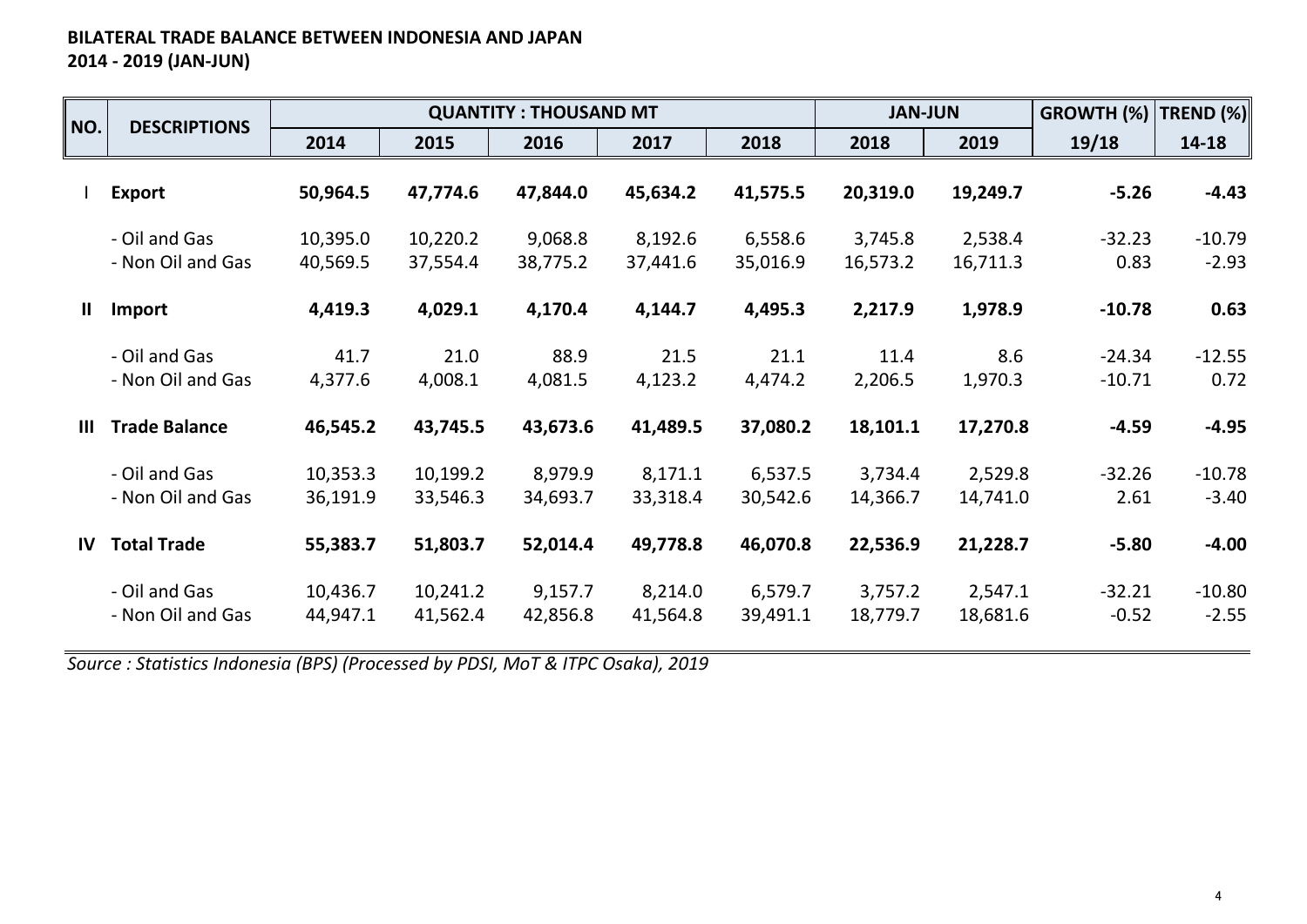|                | <b>HS</b> |                                                                                                                                                                                              |                    |                    | <b>VALUE: MILLION USD</b> |                    |                    | <b>JAN-JUN</b>     |                    | <b>GROWTH (%)</b>    | TREND (%)            |
|----------------|-----------|----------------------------------------------------------------------------------------------------------------------------------------------------------------------------------------------|--------------------|--------------------|---------------------------|--------------------|--------------------|--------------------|--------------------|----------------------|----------------------|
| <b>NO</b>      |           | <b>DESCRIPTIONS</b>                                                                                                                                                                          | 2014               | 2015               | 2016                      | 2017               | 2018               | 2018               | 2019               | 19/18                | 14-18                |
|                |           | <b>TOTAL EXPORT</b>                                                                                                                                                                          | 23,117.5           | 18,020.9           | 16,098.6                  | 17,798.8           | 19,465.6           | 9,767.7            | 8,000.0            | $-18.10$             | $-3.50$              |
| 1              | 27        | <b>OIL AND GAS</b><br>Mineral fuels, mineral oils and products of their distillation;<br>bituminous substances; mineral waxes                                                                | 8,551.7<br>8,551.7 | 4,924.8<br>4,924.8 | 2,889.1<br>2,889.1        | 3,108.2<br>3,108.2 | 3,157.8<br>3,157.8 | 1,666.3<br>1,666.3 | 1,305.3<br>1,305.3 | $-21.66$<br>$-21.66$ | $-21.75$<br>$-21.75$ |
|                |           | <b>NON OIL AND GAS</b>                                                                                                                                                                       | 14,565.7           | 13,096.1           | 13,209.5                  | 14,690.6           | 16,307.9           | 8,101.4            | 6,694.6            | $-17.36$             | 3.47                 |
| $\mathbf{1}$   | 27        | Mineral fuels, mineral oils and products of their distillation;<br>bituminous substances; mineral waxes                                                                                      | 2,598.2            | 2,035.7            | 1,990.5                   | 2,506.2            | 2,788.8            | 1,243.1            | 1,252.6            | 0.76                 | 3.56                 |
| $\overline{2}$ | 85        | Electrical machinery and equipments and parts thereof;<br>sound recorders/reproducers, television image and sound<br>recorders and reproducers and parts and accessories of<br>such articles | 1,270.6            | 1,145.1            | 1,131.1                   | 1,324.1            | 1,533.4            | 747.6              | 747.6              | 0.00                 | 5.35                 |
| 3              | 40        | Rubber and articles thereof                                                                                                                                                                  | 963.4              | 793.5              | 752.5                     | 997.4              | 882.1              | 447.5              | 476.3              | 6.42                 | 0.53                 |
| 4              | 44        | Wood and articles of wood; wood charcoal                                                                                                                                                     | 996.8              | 816.7              | 793.3                     | 813.4              | 964.3              | 464.6              | 398.3              | $-14.27$             | $-0.70$              |
| 5              | 84        | Nuclear reactors, boilers, machinery and mechanical<br>appliances; parts thereof                                                                                                             | 794.2              | 674.1              | 601.7                     | 670.9              | 692.9              | 330.0              | 321.3              | $-2.62$              | $-2.74$              |
| 6              | 75        | Nickel and articles thereof                                                                                                                                                                  | 1,041.4            | 795.5              | 586.8                     | 633.0              | 782.4              | 376.9              | 294.4              | $-21.88$             | $-7.69$              |
| $\overline{7}$ | 71        | Natural and cultured pearls, precious/semi precious stones,<br>and precious metal, and articlles thereof, imitation<br>jewellery; coin                                                       | 866.7              | 671.8              | 736.3                     | 917.7              | 1,199.8            | 677.0              | 274.9              | $-59.40$             | 10.10                |
| 8              | 87        | Vehicles other than railway/tramway rolling-stock, and<br>parts and accessories thereof                                                                                                      | 477.5              | 479.7              | 488.5                     | 537.6              | 568.5              | 286.4              | 259.8              | $-9.30$              | 4.74                 |
| 9              | 39        | Plastics and articles thereof                                                                                                                                                                | 444.3              | 397.0              | 412.1                     | 426.3              | 490.8              | 245.0              | 233.7              | $-4.63$              | 2.74                 |
| 10             | 03        | Fish and crustaceans, Molluscs and other aquatic                                                                                                                                             | 564.9              | 476.9              | 471.3                     | 517.8              | 496.2              | 238.0              | 226.3              | $-4.91$              | $-1.75$              |
| 11             | 62        | Articles of apparel and clothing accessories, not knitted or<br>crocheted                                                                                                                    | 339.8              | 340.7              | 359.0                     | 430.9              | 441.1              | 215.9              | 216.3              | 0.15                 | 7.86                 |
| 12             | 48        | Paper and paperboard; articles of paper pulp or of<br>paper/paperboard                                                                                                                       | 394.2              | 396.7              | 373.7                     | 345.0              | 356.8              | 190.7              | 189.6              | $-0.61$              | $-3.33$              |
| 13             | 61        | Articles of apparel and clothing accessories, knitted or                                                                                                                                     | 300.0              | 336.8              | 310.4                     | 360.1              | 426.3              | 184.4              | 169.5              | $-8.06$              | 8.00                 |
| 14             | 64        | Footwear, gaiters and the like; parts of such articles                                                                                                                                       | 229.5              | 275.0              | 305.0                     | 328.2              | 337.7              | 176.2              | 154.1              | $-12.55$             | 9.96                 |
| 15             | 29        | Organic chemicals                                                                                                                                                                            | 203.2              | 189.2              | 221.9                     | 265.4              | 269.8              | 129.5              | 112.5              | $-13.14$             | 9.48                 |
| 16             | 15        | Animal or vegetable fats and oils and their cleavage<br>products; prepared edible fats; animal or vegetables waxes                                                                           | 119.1              | 100.7              | 186.2                     | 236.8              | 269.6              | 137.1              | 96.6               | $-29.55$             | 28.28                |
| 17             | 55        | Man-made staple fibres                                                                                                                                                                       | 189.7              | 173.7              | 168.3                     | 160.3              | 175.0              | 80.8               | 87.2               | 7.90                 | $-2.38$              |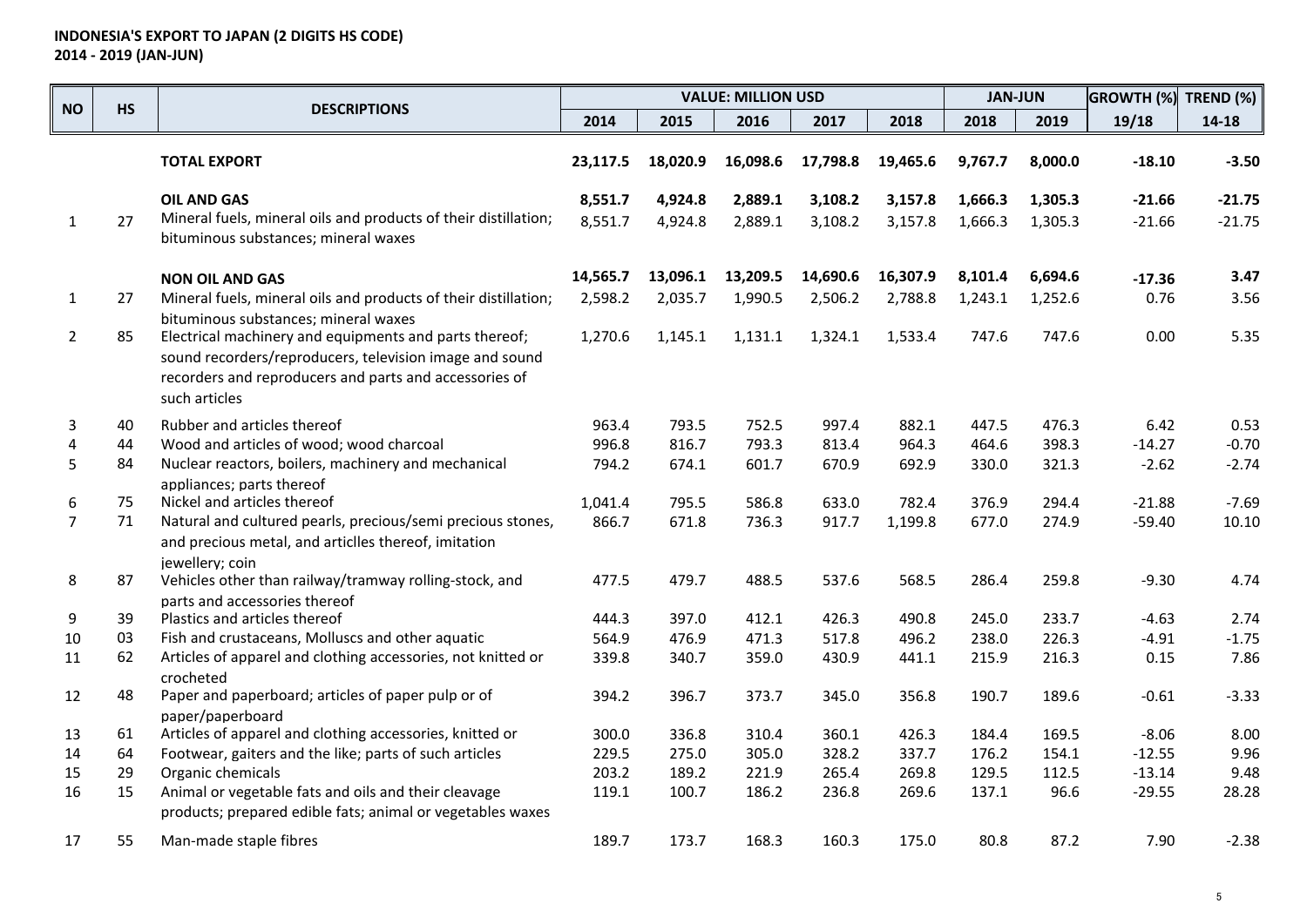|           |           |                                                                                                                                                                                                                                                   |       |         | <b>VALUE: MILLION USD</b> |         |         | <b>JAN-JUN</b> |      | <b>GROWTH (%)</b> | <b>TREND (%)</b> |
|-----------|-----------|---------------------------------------------------------------------------------------------------------------------------------------------------------------------------------------------------------------------------------------------------|-------|---------|---------------------------|---------|---------|----------------|------|-------------------|------------------|
| <b>NO</b> | <b>HS</b> | <b>DESCRIPTIONS</b>                                                                                                                                                                                                                               | 2014  | 2015    | 2016                      | 2017    | 2018    | 2018           | 2019 | 19/18             | 14-18            |
| 18        | 94        | Furnitures, bedding, mattresses, mattress supports,<br>cushions and stuffed furnishing; lamps and lighting fittings,<br>Not elsewhere specified or included; iluminated signs,<br>iluminated name plates and the like; prefabricated<br>buildings | 241.2 | 190.0   | 191.2                     | 178.8   | 168.3   | 76.1           | 82.8 | 8.81              | $-7.51$          |
| 19        | 26        | Ores, slag, and ash                                                                                                                                                                                                                               | 434.6 | 1,068.2 | 1,300.4                   | 1,003.6 | 1,237.7 | 795.6          | 81.5 | $-89.75$          | 22.52            |
| 20        | 16        | Preparations of meat/fish/crustaceans/mollucs or other<br>aquatic invertebratas                                                                                                                                                                   | 144.0 | 122.8   | 122.5                     | 135.5   | 156.7   | 68.2           | 77.8 | 14.04             | 2.71             |
| 21        | 80        | Tin and articles thereof                                                                                                                                                                                                                          | 92.6  | 75.1    | 104.5                     | 201.9   | 217.6   | 107.5          | 76.8 | $-28.57$          | 30.98            |
| 22        | 73        | Articles of iro and steel                                                                                                                                                                                                                         | 167.3 | 106.4   | 101.7                     | 115.2   | 129.0   | 60.6           | 60.3 | $-0.46$           | $-4.32$          |
| 23        | 38        | Miscellaneous chemical products                                                                                                                                                                                                                   | 65.0  | 67.2    | 84.1                      | 101.1   | 111.0   | 50.4           | 54.3 | 7.87              | 15.94            |
| 24        | 92        | Musical instruments; parts and accessories of such articles                                                                                                                                                                                       | 113.5 | 95.4    | 102.4                     | 96.4    | 94.6    | 45.9           | 49.2 | 6.99              | $-3.47$          |
| 25        | 74        | Cooper and articles thereof                                                                                                                                                                                                                       | 92.2  | 43.7    | 43.4                      | 67.4    | 69.3    | 23.4           | 47.2 | 101.81            | $-1.38$          |
| 26        | 52        | Cotton                                                                                                                                                                                                                                            | 152.2 | 115.5   | 115.9                     | 107.4   | 108.8   | 52.8           | 46.4 | $-12.08$          | $-7.16$          |
| 27        | 14        | Vegetable plaiting materials; vegetable products not<br>elsewhere specified or included                                                                                                                                                           | 8.6   | 20.5    | 35.6                      | 79.4    | 85.4    | 39.6           | 43.4 | 9.55              | 81.46            |
| 28        | 09        | Coffee, tea, mate, and spices                                                                                                                                                                                                                     | 129.9 | 139.0   | 115.0                     | 100.5   | 100.6   | 46.1           | 42.3 | $-8.22$           | $-8.02$          |
| 29        | 54        | Man-made filaments                                                                                                                                                                                                                                | 93.5  | 94.3    | 87.3                      | 88.4    | 87.9    | 38.7           | 42.1 | 8.85              | $-1.85$          |
| 30        | 30        | Pharmaceutical products                                                                                                                                                                                                                           | 39.6  | 40.1    | 64.1                      | 65.5    | 71.2    | 35.7           | 36.4 | 1.89              | 18.10            |
| 31        | 63        | Other made up textile articles; sets; worn clothing and worn<br>textile articles; rags                                                                                                                                                            | 69.0  | 62.4    | 66.3                      | 67.1    | 85.9    | 32.3           | 36.1 | 11.83             | 5.24             |
| 32        | 24        | Tobacco and manufactured tobacco substitutes                                                                                                                                                                                                      | 2.1   | 2.3     | 3.9                       | 10.8    | 29.2    | 11.6           | 34.6 | 197.80            | 97.84            |
| 33        | 28        | Inorganic chemicals; organic or inorganic compounds of<br>precious metals, of rare-earth, of radioactive elements or of                                                                                                                           | 108.3 | 80.1    | 83.3                      | 59.9    | 73.1    | 29.8           | 23.1 | $-22.49$          | $-10.21$         |
| 34        | 69        | Ceramic products                                                                                                                                                                                                                                  | 41.1  | 37.0    | 38.9                      | 41.1    | 45.6    | 23.6           | 22.5 | $-4.67$           | 3.20             |
| 35        | 32        | Tanning or dyeing extracts, tannins and their<br>derivatives; dyes, pigments and other colouring matter;<br>paints and varnishes; putty and other mastics; ink                                                                                    | 24.2  | 22.5    | 49.7                      | 59.7    | 56.0    | 26.1           | 21.0 | $-19.68$          | 30.38            |
| 36        | 56        | Wadding, felt, and non-wovens; special yarn; twine,<br>cordage, ropes and cables and articles theoreof                                                                                                                                            | 34.1  | 40.0    | 41.9                      | 50.1    | 45.0    | 22.9           | 19.4 | $-15.58$          | 8.09             |
| 37        | 90        | Optical, photographic, cinematographic, measuring,<br>checking, precision, medical or surgical instruments and<br>apparatus; parts and accessories thereof                                                                                        | 57.4  | 48.8    | 40.9                      | 33.6    | 41.2    | 22.8           | 19.0 | $-16.58$          | $-9.85$          |
| 38        | 18        | Cocoa and cocoa preparations                                                                                                                                                                                                                      | 37.0  | 34.8    | 41.7                      | 27.7    | 35.7    | 16.1           | 17.3 | 7.54              | $-2.97$          |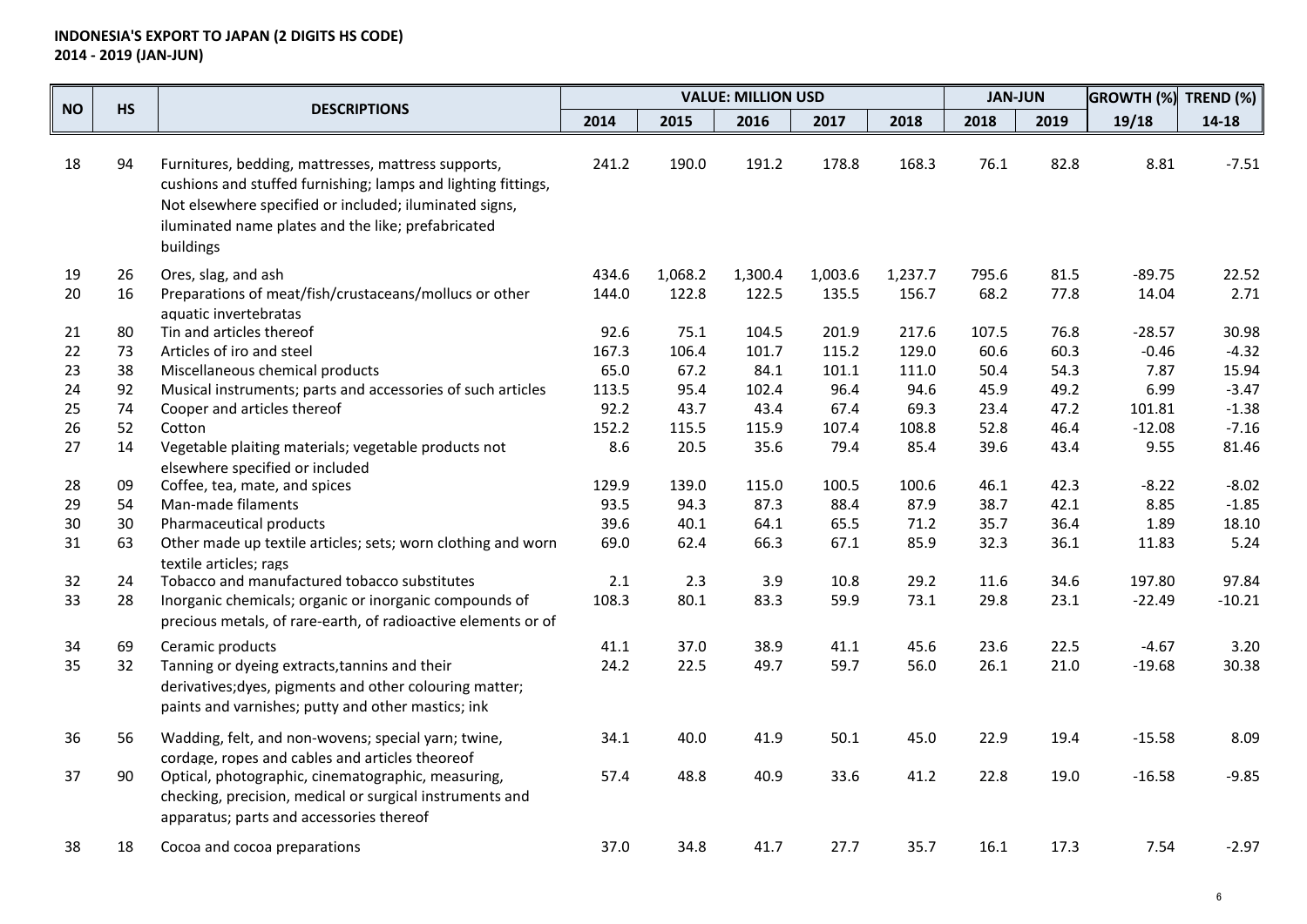|           | <b>HS</b> | <b>DESCRIPTIONS</b>                                                                                                                                                                                                                                                         |       |      | <b>VALUE: MILLION USD</b> |      |      | <b>JAN-JUN</b> |      | <b>GROWTH (%)</b> | <b>TREND (%)</b> |
|-----------|-----------|-----------------------------------------------------------------------------------------------------------------------------------------------------------------------------------------------------------------------------------------------------------------------------|-------|------|---------------------------|------|------|----------------|------|-------------------|------------------|
| <b>NO</b> |           |                                                                                                                                                                                                                                                                             | 2014  | 2015 | 2016                      | 2017 | 2018 | 2018           | 2019 | 19/18             | $14 - 18$        |
| 39        | 59        | Impregnated, coated, covered or laminated textile fabrics;<br>textile articles of a kind suitable for industrial use                                                                                                                                                        | 24.2  | 19.2 | 20.4                      | 27.6 | 32.8 | 16.3           | 16.4 | 0.35              | 10.22            |
| 40        | 42        | Articles of leather; saddlery and harness; travel goods,<br>handbags and similar containers; articles of animal gut<br>(other than silk-worm gut)                                                                                                                           | 21.4  | 23.6 | 27.2                      | 32.8 | 30.7 | 15.3           | 15.5 | 1.73              | 11.07            |
| 41        | 70        | Glass and glassware                                                                                                                                                                                                                                                         | 23.2  | 24.6 | 26.9                      | 19.9 | 26.5 | 14.5           | 14.4 | $-0.45$           | 0.63             |
| 42        | 95        | Toys, games and sports requisiters; parts and accessories                                                                                                                                                                                                                   | 31.2  | 27.3 | 35.6                      | 37.3 | 37.3 | 18.0           | 13.9 | $-22.68$          | 6.92             |
| 43        | 83        | Miscellaneous articles of base metal                                                                                                                                                                                                                                        | 35.6  | 27.7 | 29.5                      | 27.3 | 26.3 | 12.9           | 13.0 | 0.38              | $-5.98$          |
| 44        | 34        | Soap, organic surfasce-active agents, washing, and<br>lubricating preparation, artificial waxes, prepared waxes,<br>polishing or scouring preparations, candles and similar<br>articles, modelling pastes, "dental waxes" and dental<br>preparations with a basis of plaste | 15.0  | 15.7 | 18.5                      | 22.6 | 24.1 | 11.9           | 12.9 | 7.72              | 14.05            |
| 45        | 47        | Pulp of wood or of other fibrous cellulosic material;<br>recovered (waste and scrap) paper or paperboard                                                                                                                                                                    | 76.9  | 72.5 | 45.4                      | 52.2 | 45.5 | 25.3           | 12.2 | $-51.90$          | $-12.89$         |
| 46        | 76        | Aluminium and articles thereof                                                                                                                                                                                                                                              | 119.3 | 23.4 | 31.6                      | 36.4 | 57.7 | 41.4           | 11.5 | $-72.17$          | $-9.59$          |
| 47        | 07        | Edible vegetables and certain roots and tubers                                                                                                                                                                                                                              | 16.4  | 16.0 | 16.8                      | 21.7 | 20.4 | 10.6           | 10.8 | 1.84              | 7.76             |
| 48        | 82        | Tools, implements, cutlery, spoon and forks, of base metal<br>and parts thereof of base metal                                                                                                                                                                               | 5.6   | 6.8  | 8.9                       | 17.8 | 25.0 | 12.4           | 10.6 | $-14.31$          | 48.26            |
| 49        | 57        | Carpets and other textile floor coverings                                                                                                                                                                                                                                   | 14.7  | 14.9 | 17.5                      | 22.2 | 26.1 | 10.2           | 9.8  | $-3.21$           | 16.69            |
| 50        | 33        | Essential oils and resinoids; perfumery, cosmetic or toilet<br>preparatio                                                                                                                                                                                                   | 12.9  | 8.5  | 12.0                      | 14.0 | 12.4 | 5.6            | 9.5  | 69.43             | 4.24             |
| 51        | 23        | Residues and waste from the food industries; prepared<br>animal fodder                                                                                                                                                                                                      | 19.2  | 18.4 | 14.4                      | 10.2 | 12.1 | 5.8            | 9.2  | 60.51             | $-14.03$         |
| 52        | 72        | Iron and steel                                                                                                                                                                                                                                                              | 47.9  | 38.5 | 18.3                      | 16.1 | 29.7 | 15.6           | 8.9  | $-42.94$          | $-16.68$         |
| 53        | 20        | Preparations of vegetables, fruits, nuts or other part of                                                                                                                                                                                                                   | 14.2  | 17.6 | 14.4                      | 16.4 | 15.7 | 8.0            | 8.7  | 9.66              | 1.35             |
| 54        | 19        | Preparations of cereals, flour, starch or milk; pastrycooks'                                                                                                                                                                                                                | 5.7   | 5.0  | 10.5                      | 15.9 | 18.6 | 8.5            | 8.0  | $-5.87$           | 41.96            |
| 55        | 96        | Miscellaneous manufactured articles                                                                                                                                                                                                                                         | 17.0  | 15.4 | 17.3                      | 15.1 | 14.5 | 7.2            | 6.5  | $-8.75$           | $-3.33$          |
| 56        | 65        | Headgear and parts thereof                                                                                                                                                                                                                                                  | 6.7   | 8.2  | 9.1                       | 9.6  | 11.4 | 5.9            | 5.8  | $-1.90$           | 12.88            |
| 57        | 21        | Miscellaneous edible preparations                                                                                                                                                                                                                                           | 8.9   | 8.1  | 7.9                       | 12.8 | 12.0 | 6.4            | 5.3  | $-16.86$          | 11.23            |
| 58        | 68        | Articles of stone, plaster, cement, asbestos, mica or similar<br>material                                                                                                                                                                                                   | 7.9   | 7.8  | 7.9                       | 9.9  | 9.2  | 4.5            | 5.3  | 18.50             | 5.69             |
| 59        | 13        | Lac; gums; resins and other vegetable saps and extracts                                                                                                                                                                                                                     | 8.8   | 8.3  | 7.1                       | 7.5  | 8.9  | 5.2            | 4.0  | $-23.75$          | $-0.62$          |
| 60        | 78        | Lead and articles thereof                                                                                                                                                                                                                                                   | 0.0   | 3.8  | 7.5                       | 11.0 | 11.8 | $6.1\,$        | 3.5  | $-42.70$          | 419.12           |
| 61        | 91        | Clocks and watches and parts thereof                                                                                                                                                                                                                                        | 0.0   | 0.0  | 2.8                       | 7.1  | 7.6  | 3.6            | 3.0  | $-14.29$          | 537.30           |
| 62        | 31        | Fertilizers                                                                                                                                                                                                                                                                 | 6.9   | 5.8  | 6.1                       | 5.4  | 5.5  | 3.3            | 2.9  | $-9.76$           | $-5.00$          |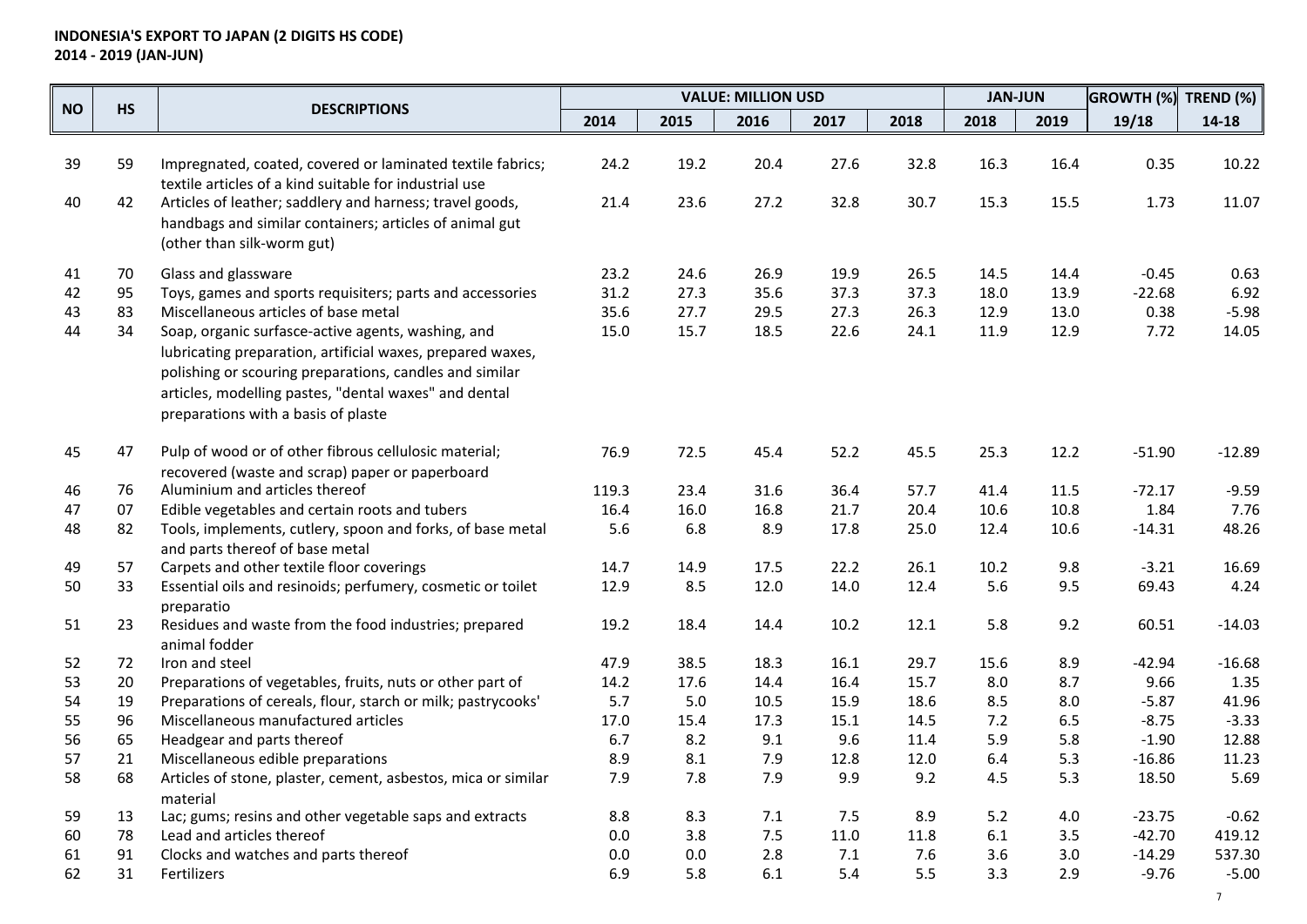|           | <b>HS</b> | <b>DESCRIPTIONS</b>                                              |      |         | <b>VALUE: MILLION USD</b> |         |      | <b>JAN-JUN</b> |         | <b>GROWTH (%)</b> TREND (%) |           |
|-----------|-----------|------------------------------------------------------------------|------|---------|---------------------------|---------|------|----------------|---------|-----------------------------|-----------|
| <b>NO</b> |           |                                                                  | 2014 | 2015    | 2016                      | 2017    | 2018 | 2018           | 2019    | 19/18                       | $14 - 18$ |
|           |           |                                                                  |      |         |                           |         |      |                |         |                             |           |
| 63        | 17        | Sugar and sugar confectionery                                    | 5.2  | 6.5     | 6.7                       | 6.9     | 5.9  | 3.2            | 2.8     | $-14.88$                    | 3.02      |
| 64        | 99        | Postal packages, parcels, and returned goods                     |      | 2.1     | 6.1                       | 3.2     | 3.4  | 1.8            | 2.6     | 46.47                       |           |
| 65        | 05        | Products of animal origin, not elsewhere specified or            | 2.6  | 2.1     | 2.7                       | 2.6     | 3.3  | 1.4            | 2.6     | 84.44                       | 7.89      |
| 66        | 46        | Manufactured of straw or other plaiting materials;               | 5.7  | 4.4     | 3.9                       | 3.6     | 3.2  | 2.2            | 2.0     | $-7.96$                     | $-12.96$  |
|           |           | basketware and wickerwork                                        |      |         |                           |         |      |                |         |                             |           |
| 67        | 08        | Edible fruits and nuts; peel of citrus fruit or melons           | 0.3  | 2.9     | 6.1                       | 3.9     | 4.3  | 2.4            | 1.9     | $-19.22$                    | 70.20     |
| 68        | 60        | Knitted or crocheted fabrics                                     | 2.9  | 2.9     | 3.3                       | 3.5     | 3.5  | 1.8            | 1.9     | 8.50                        | 6.12      |
| 69        | 25        | Salts; sulphur; earths and stone; plastering materials, lime     | 0.8  | 1.2     | $1.0\,$                   | 1.5     | 1.8  | 0.8            | 1.6     | 102.50                      | 20.36     |
|           |           | and cement                                                       |      |         |                           |         |      |                |         |                             |           |
| 70        | 35        | Albuminoidal substances; modified starches; glues;               | 2.7  | 3.7     | 6.6                       | 4.9     | 2.9  | 1.4            | 1.6     | 13.43                       | 4.27      |
| 71        | 06        | Live trees and other plants; bulbs, roots and the like; cut      | 4.3  | 4.4     | 4.4                       | 4.2     | 4.5  | 1.5            | 1.5     | $-2.05$                     | 0.56      |
|           |           | flowers and ornamental foliage                                   |      |         |                           |         |      |                |         |                             |           |
| 72        | 22        | Beverages, spirit, and vinegar                                   | 14.5 | 9.2     | 5.4                       | 4.3     | 5.3  | 2.5            | $1.5\,$ | $-42.28$                    | $-24.21$  |
| 73        | 12        | Oil seeds and oleaginous fruits; miscellaneous grains, seed,     | 25.3 | 5.9     | 2.9                       | 3.6     | 3.4  | $1.7$          | 1.4     | $-19.30$                    | $-36.37$  |
|           |           | and fruits; industrial or medical plants; straw and fodder       |      |         |                           |         |      |                |         |                             |           |
| 74        | 58        | Special woven fabrics; tufted textile fabrics; lace; tapestrips; | 2.8  | 2.6     | $2.5$                     | 1.6     | 2.0  | 0.5            | 1.2     | 132.11                      | $-11.63$  |
|           |           | embroiderv                                                       |      |         |                           |         |      |                |         |                             |           |
| 75        | 79        | Zinc and articles thereof                                        | 1.7  | 1.4     | 1.4                       | $2.2$   | 4.6  | 3.0            | 1.1     | $-62.50$                    | 27.62     |
| 76        | 67        | Prepared feathers and down and articles made of feathers         | 3.3  | 3.1     | 3.3                       | 2.9     | 2.4  | 1.2            | $1.0\,$ | $-15.61$                    | $-6.89$   |
|           |           | or of down; artificial flowers; articles of human hair           |      |         |                           |         |      |                |         |                             |           |
| 77        | 11        | Products of the milling industry; malt, starches;                | 3.9  | 3.3     | 2.7                       | 2.4     | 2.1  | 1.2            | 0.9     | $-24.03$                    | $-14.70$  |
|           |           | inulin; wheat gluten                                             |      |         |                           |         |      |                |         |                             |           |
| 78        | 53        | Other vegetable textile fibres; paper yarns and woven            | 0.0  | 0.1     | 0.4                       | $0.5\,$ | 1.1  | 0.6            | 0.6     | 5.72                        | 152.16    |
|           |           | fabrics of paper yarn                                            |      |         |                           |         |      |                |         |                             |           |
| 79        | 49        | Printed books, newspapers, pictures, and other products of       | 1.6  | 0.9     | $1.2\,$                   | 1.4     | 1.5  | 0.7            | 0.6     | $-15.69$                    | 2.70      |
|           |           | the printing industry, manuscripts, typescripts and plans        |      |         |                           |         |      |                |         |                             |           |
| 80        | 41        | Raw hides, skins(other than furskins), and leather               | 2.2  | 2.5     | 2.2                       | 2.1     | 1.6  | 0.9            | 0.5     | $-41.25$                    | $-7.65$   |
| 81        | 81        | Other base metal; cermets; and articles thereof                  | 1.7  | 13.1    | 7.4                       | 2.2     | 1.7  | 0.7            | 0.4     | $-44.17$                    | $-16.46$  |
| 82        | 02        | Meat and edible meat offal                                       | 0.2  | 0.2     | 0.1                       | 0.2     | 0.2  | 0.1            | 0.2     | 20.94                       | $-1.23$   |
| 83        | 01        | Live animals                                                     | 0.2  | 0.2     | 0.3                       | 0.3     | 0.3  | 0.1            | 0.1     | $-15.92$                    | 9.85      |
| 84        | 10        | Cereals                                                          | 2.2  | 0.8     | 0.5                       | 0.4     | 0.2  | 0.1            | 0.1     | 31.56                       | $-42.98$  |
| 85        | 89        | Ships, boat, and floating structures                             | 0.0  | $0.0\,$ | $0.1\,$                   | 0.1     | 0.3  | 0.2            | 0.1     | $-53.32$                    | 240.51    |
| 86        | 66        | Umbrellas, sun umbrellas, walking sticks, seat-sticks, whips,    | 0.0  | 0.2     | 0.2                       | 0.2     | 0.2  | 0.1            | 0.1     | $-17.03$                    | 52.54     |
|           |           | riding-crops and parts thereof                                   |      |         |                           |         |      |                |         |                             |           |
| 87        | 36        | Explosives; pyrotechnic products; matches; pyrophonic            | 0.3  | 0.3     | 0.2                       | 0.3     | 0.3  | 0.1            | 0.1     | $-36.41$                    | $-1.36$   |
|           |           | alloys; certain combustible preparations                         |      |         |                           |         |      |                |         |                             |           |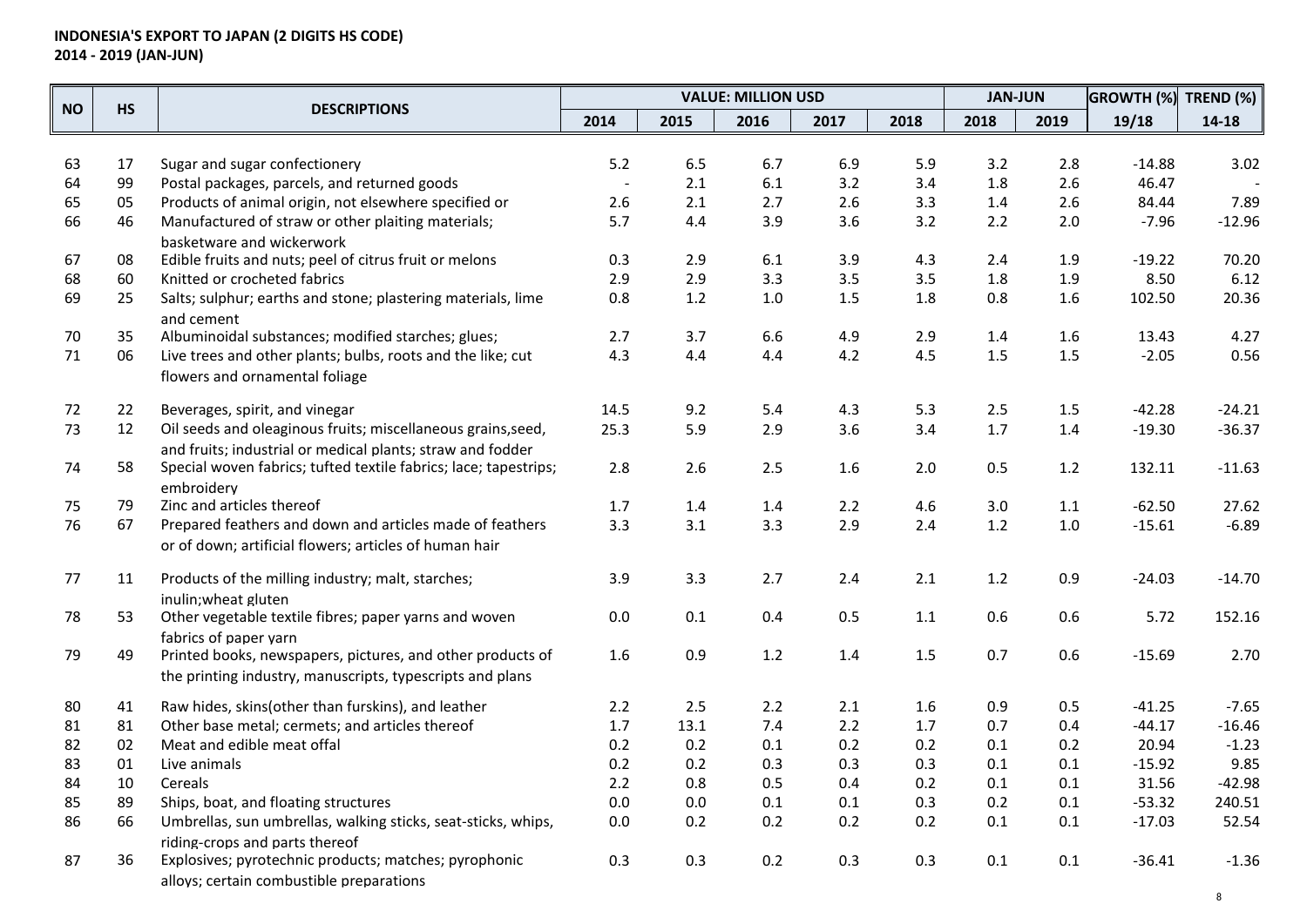| <b>NO</b> | <b>HS</b> | <b>DESCRIPTIONS</b>                                         |                          |                          | <b>VALUE: MILLION USD</b> |      |      | <b>JAN-JUN</b> |                          | <b>GROWTH (%)</b> | TREND $(\%)$ |
|-----------|-----------|-------------------------------------------------------------|--------------------------|--------------------------|---------------------------|------|------|----------------|--------------------------|-------------------|--------------|
|           |           |                                                             | 2014                     | 2015                     | 2016                      | 2017 | 2018 | 2018           | 2019                     | 19/18             | $14 - 18$    |
|           |           |                                                             |                          |                          |                           |      |      |                |                          |                   |              |
| 88        | 97        | Works of arts, collectors' piece and antiques               | 0.6                      | 0.1                      | 0.2                       | 0.2  | 0.2  | 0.1            | 0.1                      | -44.65            | $-8.11$      |
| 89        | 51        | Wool, fine or coarse animal hair; horse hair yarn, woven    | $\overline{\phantom{a}}$ | 0.0                      | 0.0                       | 0.0  | 0.0  | 0.0            | 0.0                      | 845.86            |              |
| 90        | 04        | Dairy products, bird's eggs; natural honey, edible products | 0.1                      | 0.1                      | 0.1                       | 0.2  | 0.1  | 0.0            | 0.0                      | $-38.79$          | $-2.16$      |
|           |           | of animal origin, not elsewhere specified or included       |                          |                          |                           |      |      |                |                          |                   |              |
| 91        | 86        | Railway and tramway locomotive, mechanical traffic, and all | 0.0                      | 0.0                      | 0.1                       | 0.0  | 0.2  | 0.0            | 0.0                      | 9.80              | 106.19       |
| 92        | 43        | Furskins and artificial fur; manufactures thereof           | 0.0                      | 0.0                      | 0.0                       | 0.0  | 0.0  | 0.0            | 0.0                      | $-7.06$           | $-35.49$     |
| 93        | 88        | Aircraft, spacecraft, and parts thereof                     | 0.2                      | 0.0                      | 0.0                       | 0.0  | 0.0  | 0.0            | 0.0                      | $-81.27$          | $-32.92$     |
| 94        | 37        | Photographic and cinematographic goods                      | 0.0                      | 0.0                      | 0.1                       | 0.0  | 0.0  | 0.0            | 0.0                      | $-61.62$          | 183.16       |
| 95        | 50        | <b>Silk</b>                                                 | 0.0                      | $\overline{\phantom{a}}$ | 0.0                       | 0.0  | 0.0  |                | 0.0                      | 0.00              |              |
| 96        | 93        | Arms and ammunition; parts and accessories thereof          | 0.0                      |                          |                           |      |      |                |                          | 0.00              |              |
| 97        | 45        | Cork and articles of cork                                   | 0.0                      | 0.0                      | 0.0                       |      | 0.0  | 0.0            | $\overline{\phantom{0}}$ | $-100.00$         |              |
| 98        | 98        | Vehicles in ckd and their components                        |                          |                          |                           |      |      |                |                          | 0.00              |              |
|           |           |                                                             |                          |                          |                           |      |      |                |                          |                   |              |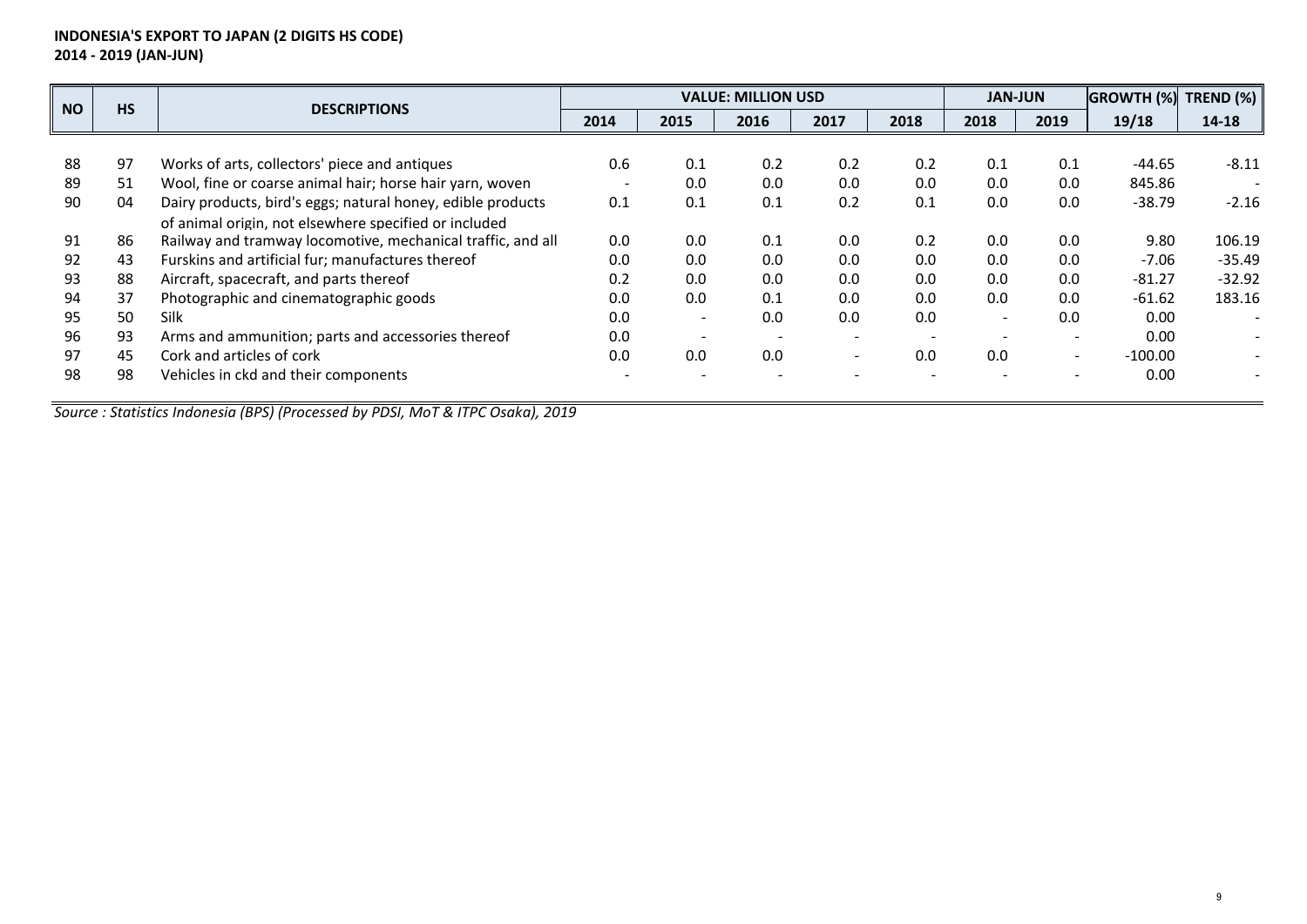|                |           | <b>DESCRIPTIONS</b>                                                              |          |                | <b>VALUE: MILLION USD</b> |                |                | <b>JAN-JUN</b> |                | GROWTH (%) TREND (%) |           |
|----------------|-----------|----------------------------------------------------------------------------------|----------|----------------|---------------------------|----------------|----------------|----------------|----------------|----------------------|-----------|
| <b>NO</b>      | <b>HS</b> |                                                                                  | 2014     | 2015           | 2016                      | 2017           | 2018           | 2018           | 2019           | 19/18                | $14 - 18$ |
|                |           | <b>TOTAL IMPORT</b>                                                              | 17,007.6 | 13,263.5       | 12,984.8                  | 15,240.0       | 17,976.7       | 8,645.2        | 7,663.4        | $-11.36$             | 2.53      |
|                |           | <b>OIL AND GAS</b>                                                               | 69.4     | 30.8           | 58.0                      | 30.8           | 33.2           | 17.3           | 15.8           | -8.75                | $-13.74$  |
| $\mathbf{1}$   | 27        | Mineral fuels, mineral oils and products of their distillation;                  | 69.4     | 30.8           | 58.0                      | 30.8           | 33.2           | 17.3           | 15.8           | $-8.75$              | $-13.74$  |
|                |           | bituminous substances; mineral waxes                                             |          |                |                           |                |                |                |                |                      |           |
|                |           | <b>NON OIL AND GAS</b>                                                           | 16,938.2 | 13,232.7       | 12,926.8                  | 15,209.3       | 17,943.6       | 8,627.9        | 7,647.6        | -11.36               | 2.58      |
| 1              | 84        | Nuclear reactors, boilers, machinery and mechanical<br>appliances; parts thereof | 5,179.8  | 3,674.2        | 3,352.4                   | 3,808.7        | 4,856.0        | 2,266.5        | 2,113.1        | $-6.77$              | $-0.93$   |
| $\overline{2}$ | 87        | Vehicles other than railway/tramway rolling-stock, and parts                     | 1,811.2  | 1,679.6        | 1,612.2                   | 2,218.1        | 2,909.2        | 1,392.5        | 1,175.3        | $-15.60$             | 13.04     |
|                |           | and accessories thereof                                                          |          |                |                           |                |                |                |                |                      |           |
| 3              | 72        | Iron and steel                                                                   | 1,775.7  | 1,472.4        | 1,445.4                   | 1,642.4        | 1,867.6        | 888.7          | 846.4          | $-4.77$              | 2.12      |
| 4              | 85        | Electrical machinery and equipments and parts thereof;                           | 1,674.5  | 1,393.9        | 1,528.3                   | 1,732.8        | 1,706.2        | 836.2          | 731.5          | $-12.52$             | 2.58      |
|                |           | sound recorders/reproducers, television image and sound                          |          |                |                           |                |                |                |                |                      |           |
| 5              |           | recorders and reproducers and parts and accessories of such                      | 740.4    |                | 710.7                     |                |                |                |                | $-10.11$             | 1.36      |
| 6              | 39<br>73  | Plastics and articles thereof<br>Articles of iro and steel                       | 791.4    | 653.3<br>620.8 | 604.8                     | 721.9<br>701.1 | 753.4<br>788.1 | 366.7<br>363.2 | 329.6<br>308.6 | $-15.01$             | 1.14      |
| $\overline{7}$ | 40        | Rubber and articles thereof                                                      | 621.2    | 470.3          | 438.2                     | 551.0          | 617.6          | 303.2          | 252.6          | $-16.69$             | 1.48      |
| 8              | 98        | Vehicles in ckd and their components                                             | 944.1    | 342.6          | 322.4                     | 534.8          | 633.3          | 305.8          | 232.2          | -24.07               | $-3.47$   |
| 9              | 90        | Optical, photographic, cinematographic, measuring,                               | 410.2    | 351.6          | 371.3                     | 383.1          | 416.0          | 199.0          | 190.8          | $-4.10$              | 1.15      |
|                |           | checking, precision, medical or surgical instruments and                         |          |                |                           |                |                |                |                |                      |           |
|                |           | apparatus: parts and accessories thereof                                         |          |                |                           |                |                |                |                |                      |           |
| 10             | 29        | Organic chemicals                                                                | 418.8    | 363.4          | 296.5                     | 390.1          | 373.0          | 194.5          | 155.7          | $-19.95$             | $-1.59$   |
| 11             | 74        | Cooper and articles thereof                                                      | 437.3    | 289.3          | 237.8                     | 266.3          | 362.9          | 156.8          | 148.3          | $-5.39$              | $-4.45$   |
| 12             | 38        | Miscellaneous chemical products                                                  | 219.9    | 175.0          | 188.7                     | 198.0          | 213.1          | 98.3           | 133.1          | 35.40                | 0.61      |
| 13             | 71        | Natural and cultured pearls, precious/semi precious stones,                      | 22.0     | 18.8           | 22.3                      | 130.4          | 317.8          | 191.1          | 114.3          | -40.18               | 106.98    |
|                |           | and precious metal, and articlles thereof, imitation                             |          |                |                           |                |                |                |                |                      |           |
| 14             | 55        | Man-made staple fibres                                                           | 196.8    | 147.3          | 124.2                     | 171.2          | 166.2          | 75.3           | 80.5           | 6.96                 | $-1.86$   |
| 15             | 28        | Inorganic chemicals; organic or inorganic compounds of                           | 128.0    | 121.9          | 109.6                     | 113.1          | 129.1          | 63.0           | 76.0           | 20.52                | $-0.57$   |
|                |           | precious metals, of rare-earth, of radioactive elements or of                    |          |                |                           |                |                |                |                |                      |           |
| 16             | 32        | Tanning or dyeing extracts, tannins and their                                    | 166.6    | 162.2          | 180.8                     | 183.7          | 175.5          | 102.9          | 60.2           | -41.47               | 2.33      |
|                |           | derivatives; dyes, pigments and other colouring matter;                          |          |                |                           |                |                |                |                |                      |           |
|                |           | paints and varnishes: putty and other mastics: ink                               |          |                |                           |                |                |                |                |                      |           |
| 17             | 82        | Tools, implements, cutlery, spoon and forks, of base metal                       | 121.3    | 157.9          | 127.6                     | 166.2          | 116.7          | 56.3           | 52.6           | $-6.49$              | $-0.28$   |
|                |           | and parts thereof of base metal                                                  |          |                |                           |                |                |                |                |                      |           |
| 18             | 48        | Paper and paperboard; articles of paper pulp or of                               | 95.0     | 84.4           | 77.1                      | 77.9           | 99.7           | 49.5           | 48.5           | $-2.04$              | 0.18      |
|                |           | paper/paperboard                                                                 |          |                |                           |                |                |                |                |                      |           |
| 19             | 89<br>34  | Ships, boat, and floating structures                                             | 170.7    | 135.5          | 183.8                     | 129.0          | 160.8          | 119.3          | 43.8           | -63.24               | $-1.68$   |
| 20             |           | Soap, organic surfasce-active agents, washing, and                               | 69.8     | 63.9           | 75.4                      | 75.7           | 80.2           | 39.1           | 39.9           | 2.14                 | 4.60      |
|                |           | lubricating preparation, artificial waxes, prepared waxes,                       |          |                |                           |                |                |                |                |                      |           |
|                |           | polishing or scouring preparations, candles and similar                          |          |                |                           |                |                |                |                |                      |           |
|                |           | articles modelling nastes "dental wayes" and dental                              |          |                |                           |                |                |                |                |                      |           |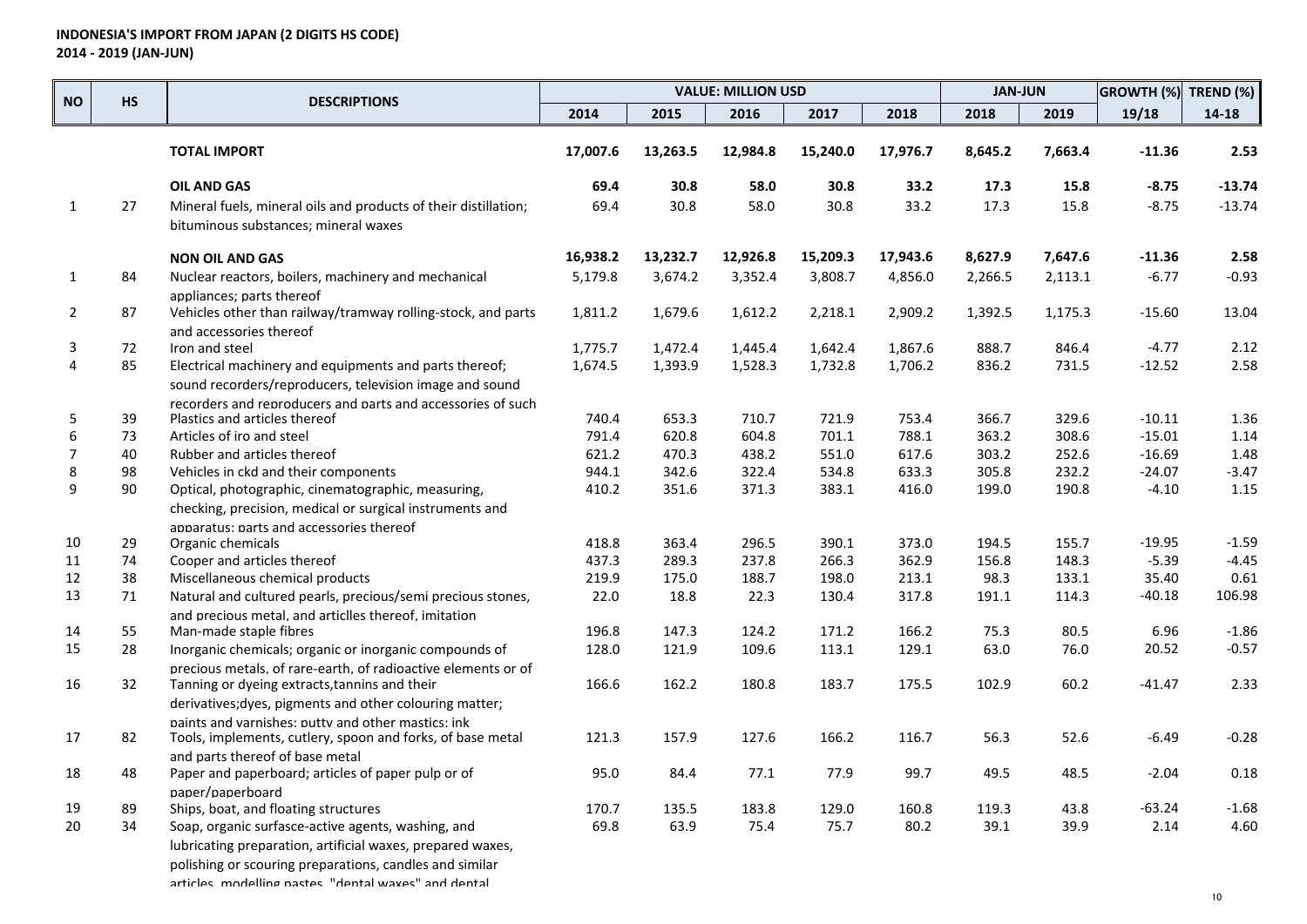|           |           |                                                                  |      |      | <b>VALUE: MILLION USD</b> |      |       | <b>JAN-JUN</b> |      | <b>GROWTH (%)</b> | TREND (%) |
|-----------|-----------|------------------------------------------------------------------|------|------|---------------------------|------|-------|----------------|------|-------------------|-----------|
| <b>NO</b> | <b>HS</b> | <b>DESCRIPTIONS</b>                                              | 2014 | 2015 | 2016                      | 2017 | 2018  | 2018           | 2019 | 19/18             | 14-18     |
|           |           |                                                                  |      |      |                           |      |       |                |      |                   |           |
| 21        | 76        | Aluminium and articles thereof                                   | 78.0 | 59.4 | 64.3                      | 74.8 | 78.3  | 36.5           | 34.5 | $-5.38$           | 2.43      |
| 22        | 68        | Articles of stone, plaster, cement, asbestos, mica or similar    | 66.2 | 66.1 | 69.7                      | 84.4 | 78.8  | 38.4           | 34.2 | $-10.86$          | 6.12      |
|           |           | material                                                         |      |      |                           |      |       |                |      |                   |           |
| 23        | 96        | Miscellaneous manufactured articles                              | 45.0 | 44.8 | 41.1                      | 49.3 | 59.3  | 28.2           | 30.9 | 9.62              | 6.70      |
| 24        | 54        | Man-made filaments                                               | 49.3 | 51.8 | 56.4                      | 51.7 | 58.8  | 27.9           | 29.7 | 6.75              | 3.60      |
| 25        | 83        | Miscellaneous articles of base metal                             | 85.7 | 57.4 | 53.3                      | 57.7 | 59.3  | 28.1           | 28.1 | 0.19              | $-7.05$   |
| 26        | 81        | Other base metal; cermets; and articles thereof                  | 40.6 | 56.7 | 65.3                      | 64.1 | 75.6  | 40.9           | 27.7 | $-32.27$          | 14.64     |
| 27        | 79        | Zinc and articles thereof                                        | 39.0 | 44.9 | 35.9                      | 58.2 | 71.4  | 46.8           | 26.6 | $-43.17$          | 15.83     |
| 28        | 33        | Essential oils and resinoids; perfumery, cosmetic or toilet      | 37.9 | 40.2 | 50.6                      | 52.5 | 48.7  | 23.6           | 24.5 | 3.82              | 8.01      |
| 29        | 60        | preparatio<br>Knitted or crocheted fabrics                       | 26.7 | 20.4 | 27.0                      | 29.1 | 46.0  | 22.9           | 24.1 | 5.34              | 15.53     |
| 30        | 94        | Furnitures, bedding, mattresses, mattress supports,              | 40.3 | 41.5 | 51.3                      | 43.7 | 42.8  | 20.2           | 20.6 | 2.09              | 1.68      |
|           |           | cushions and stuffed furnishing; lamps and lighting fittings,    |      |      |                           |      |       |                |      |                   |           |
|           |           | Not elsewhere specified or included; iluminated signs,           |      |      |                           |      |       |                |      |                   |           |
|           |           | iluminated name nlates and the like: prefahricated huildings     |      |      |                           |      |       |                |      |                   |           |
| 31        | 92        | Musical instruments; parts and accessories of such articles      | 72.5 | 56.4 | 43.7                      | 37.8 | 39.4  | 18.3           | 19.7 | 7.72              | $-14.96$  |
| 32        | 47        | Pulp of wood or of other fibrous cellulosic material;            | 21.4 | 18.9 | 21.9                      | 22.7 | 31.8  | 16.3           | 17.7 | 8.57              | 10.25     |
|           |           | recovered (waste and scrap) paper or paperboard                  |      |      |                           |      |       |                |      |                   |           |
| 33        | 25        | Salts; sulphur; earths and stone; plastering materials, lime     | 45.2 | 32.1 | 23.3                      | 26.6 | 32.8  | 16.7           | 16.4 | $-1.96$           | $-7.94$   |
|           |           | and cement                                                       |      |      |                           |      |       |                |      |                   |           |
| 34        | 30        | Pharmaceutical products                                          | 20.6 | 19.2 | 22.8                      | 29.2 | 30.7  | 15.0           | 15.7 | 4.59              | 12.97     |
| 35        | 59        | Impregnated, coated, covered or laminated textile fabrics;       | 23.7 | 23.7 | 24.5                      | 27.4 | 28.1  | 14.0           | 15.0 | 6.51              | 5.05      |
|           |           | textile articles of a kind suitable for industrial use           |      |      |                           |      |       |                |      |                   |           |
| 36        | 70        | Glass and glassware                                              | 18.0 | 11.9 | 16.1                      | 21.8 | 25.2  | 12.4           | 11.6 | $-6.88$           | 13.69     |
| 37        | 56        | Wadding, felt, and non-wovens; special yarn; twine,              | 14.9 | 18.4 | 20.7                      | 25.0 | 27.4  | 13.1           | 11.3 | $-14.00$          | 16.51     |
|           |           | cordage, ropes and cables and articles theoreof                  |      |      |                           |      |       |                |      |                   |           |
| 38        | 35        | Albuminoidal substances; modified starches; glues; enzymes       | 26.9 | 23.8 | 23.3                      | 24.9 | 25.4  | 12.3           | 10.3 | $-16.83$          | $-0.67$   |
| 39        | 52        | Cotton                                                           | 14.8 | 11.8 | 12.4                      | 19.4 | 21.0  | 8.9            | 10.2 | 14.75             | 12.66     |
| 40        | 75        | Nickel and articles thereof                                      | 14.7 | 14.5 | 16.3                      | 14.0 | 17.7  | 8.8            | 9.3  | 6.10              | 3.47      |
| 41        | 37        | Photographic and cinematographic goods                           | 14.7 | 12.2 | 14.3                      | 16.7 | 19.0  | 10.4           | 9.2  | $-12.16$          | 8.70      |
| 42        | 86        | Railway and tramway locomotive, mechanical traffic, and all      | 10.2 | 4.6  | 8.3                       | 22.0 | 103.9 | 20.7           | 8.4  | $-59.50$          | 86.07     |
| 43        | 69        | Ceramic products                                                 | 13.4 | 12.2 | 15.7                      | 13.6 | 17.1  | 9.7            | 8.0  | $-17.30$          | 6.10      |
| 44        | 51        | Wool, fine or coarse animal hair; horse hair yarn, woven         | 17.1 | 14.6 | 19.0                      | 12.7 | 13.3  | 5.2            | 6.3  | 20.88             | $-6.32$   |
| 45        | 95        | Toys, games and sports requisiters; parts and accessories        | 9.1  | 4.1  | 5.2                       | 7.7  | 11.8  | $6.2$          | 5.6  | $-8.92$           | 12.19     |
| 46        | 21        | Miscellaneous edible preparations                                | 10.8 | 11.4 | 10.7                      | 11.2 | 10.5  | $4.0\,$        | 5.6  | 39.79             | $-0.80$   |
| 47        | 03        | Fish and crustaceans, Molluscs and other aquatic                 | 12.2 | 19.0 | 24.2                      | 16.8 | 20.7  | 7.8            | 5.1  | $-34.95$          | 9.71      |
| 48        | 78        | Lead and articles thereof                                        | 2.3  | 1.4  | 3.4                       | 0.5  | 11.3  | 2.0            | 5.0  | 145.70            | 23.06     |
| 49        | 58        | Special woven fabrics; tufted textile fabrics; lace; tapestrips; | 9.8  | 8.2  | 10.2                      | 11.0 | 11.0  | 5.0            | 4.9  | $-1.88$           | 5.25      |
|           |           | embroiderv                                                       |      |      |                           |      |       |                |      |                   |           |
| 50        | 57        | Carpets and other textile floor coverings                        | 4.1  | 2.6  | 6.3                       | 8.0  | 8.5   | 4.3            | 4.0  | $-7.85$           | 29.21     |
| 51        | 49        | Printed books, newspapers, pictures, and other products of       | 8.2  | 6.8  | 9.0                       | 13.2 | 10.3  | 4.6            | 3.4  | $-24.85$          | 11.94     |
|           |           | the printing industry, manuscripts, typescripts and plans        |      |      |                           |      |       |                |      |                   |           |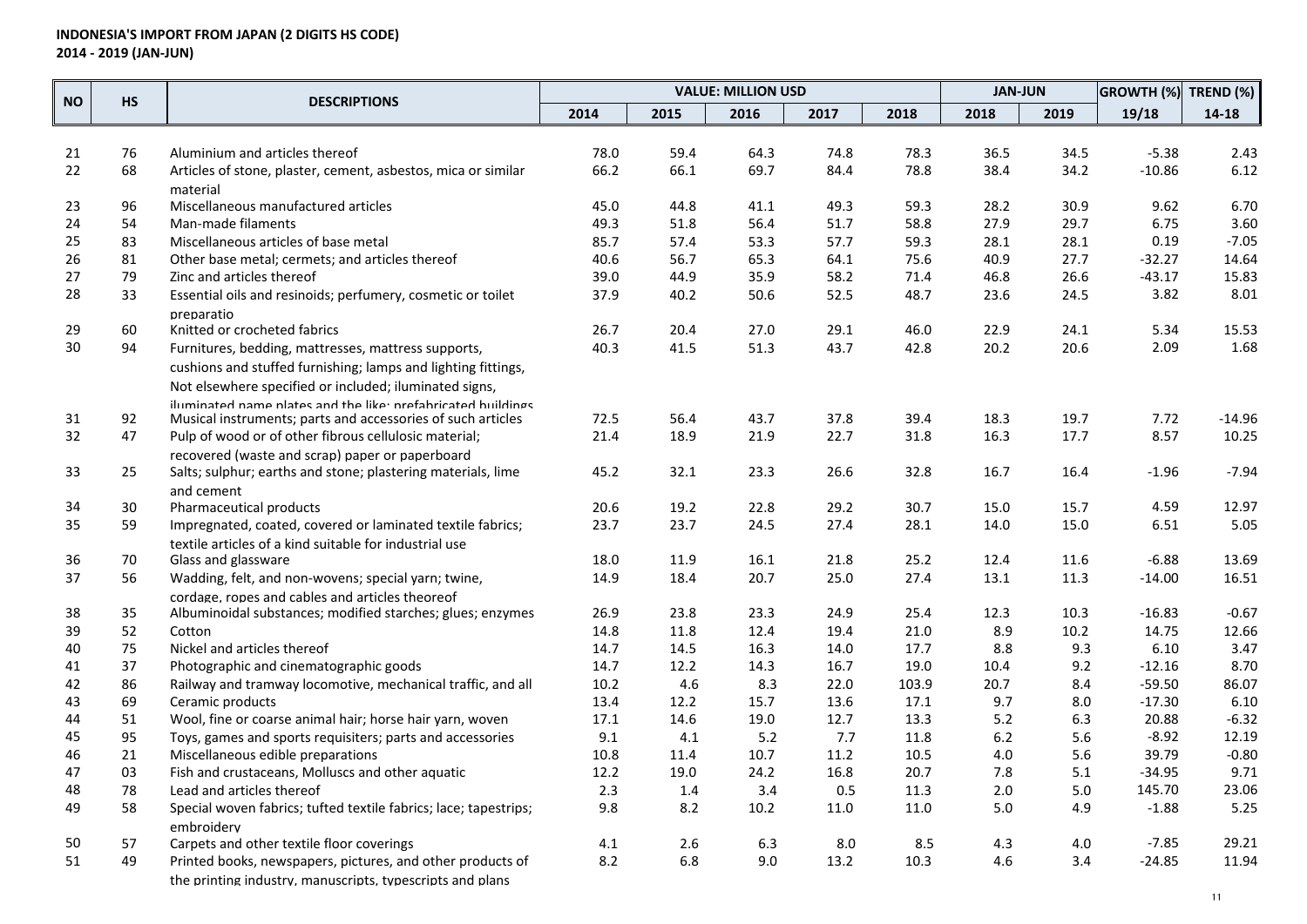|           |    |                                                                        |         |         | <b>VALUE: MILLION USD</b> |         |      | <b>JAN-JUN</b> |      | <b>GROWTH (%)</b> | TREND (%) |
|-----------|----|------------------------------------------------------------------------|---------|---------|---------------------------|---------|------|----------------|------|-------------------|-----------|
| <b>NO</b> | HS | <b>DESCRIPTIONS</b>                                                    | 2014    | 2015    | 2016                      | 2017    | 2018 | 2018           | 2019 | 19/18             | 14-18     |
|           |    |                                                                        |         |         |                           |         |      |                |      |                   |           |
| 52        | 44 | Wood and articles of wood; wood charcoal                               | 4.6     | 3.3     | 3.8                       | 4.8     | 5.3  | 2.5            | 3.4  | 37.95             | 6.81      |
| 53        | 62 | Articles of apparel and clothing accessories, not knitted or           | 3.7     | 5.2     | 4.1                       | $6.2$   | 3.2  | 1.9            | 2.4  | 28.51             | $-0.98$   |
|           |    | crocheted                                                              |         |         |                           |         |      |                |      |                   |           |
| 54        | 15 | Animal or vegetable fats and oils and their cleavage                   | 4.8     | 3.2     | 3.9                       | 4.7     | 4.0  | 1.6            | 1.9  | 22.50             | 0.26      |
|           |    | products: prepared edible fats: animal or vegetables waxes             |         |         |                           |         |      |                |      |                   |           |
| 55        | 09 | Coffee, tea, mate, and spices                                          | 0.8     | $1.0\,$ | $1.0\,$                   | 1.5     | 2.2  | $1.0\,$        | 1.9  | 86.44             | 26.66     |
| 56        | 63 | Other made up textile articles; sets; worn clothing and worn           | 1.2     | 0.8     | 0.9                       | 3.4     | 3.7  | 1.9            | 1.8  | $-3.34$           | 45.41     |
|           |    | textile articles; rags                                                 |         |         |                           |         |      |                |      |                   |           |
| 57        | 19 | Preparations of cereals, flour, starch or milk; pastrycooks'           | 1.4     | 3.3     | 4.1                       | 5.6     | 4.9  | 2.9            | 1.7  | -40.81            | 34.66     |
| 58        | 17 | Sugar and sugar confectionery                                          | 2.5     | 1.6     | $1.7\,$                   | 1.3     | 2.1  | 0.8            | 1.4  | 71.43             | $-4.74$   |
| 59        | 27 | Mineral fuels, mineral oils and products of their distillation;        | 1.8     | 1.4     | 1.5                       | 2.3     | 2.7  | 1.3            | 1.3  | 6.00              | 13.41     |
|           |    | bituminous substances; mineral waxes                                   |         |         |                           |         |      |                |      |                   |           |
| 60        | 13 | Lac; gums; resins and other vegetable saps and extracts                | 1.8     | 2.3     | 1.8                       | 2.0     | 2.5  | 1.4            | 1.3  | $-4.36$           | 4.79      |
| 61        | 41 | Raw hides, skins(other than furskins), and leather                     | $1.1\,$ | 1.3     | $1.3\,$                   | 1.4     | 0.8  | 0.2            | 1.2  | 428.60            | $-4.44$   |
| 62        | 80 | Tin and articles thereof                                               | 1.6     | 1.6     | 3.3                       | 2.1     | 2.2  | 0.9            | 1.2  | 34.49             | 9.31      |
| 63        | 23 | Residues and waste from the food industries; prepared<br>animal fodder | 2.8     | 2.2     | 2.3                       | 2.4     | 3.8  | 1.8            | 1.2  | $-32.13$          | 6.97      |
| 64        | 12 | Oil seeds and oleaginous fruits; miscellaneous grains, seed,           | 3.4     | 1.9     | 3.1                       | 4.2     | 4.4  | 3.2            | 1.1  | $-64.82$          | 13.54     |
|           |    | and fruits: industrial or medical plants: straw and fodder             |         |         |                           |         |      |                |      |                   |           |
| 65        | 91 | Clocks and watches and parts thereof                                   | 1.1     | 0.4     | 1.3                       | 1.6     | 1.7  | 0.7            | 0.9  | 30.80             | 26.92     |
| 66        | 64 | Footwear, gaiters and the like; parts of such articles                 | 0.2     | 0.8     | 0.3                       | 1.3     | 1.3  | 0.7            | 0.8  | 20.31             | 47.04     |
| 67        | 24 | Tobacco and manufactured tobacco substitutes                           | 0.0     | 0.0     | $0.0\,$                   | 0.3     | 2.4  | 0.3            | 0.8  | 157.47            | 266.37    |
| 68        | 11 | Products of the milling industry; malt, starches; inulin; wheat        | 2.5     | 3.2     | 2.5                       | 2.5     | 2.2  | $1.0\,$        | 0.8  | $-22.24$          | $-4.86$   |
|           |    | gluten                                                                 |         |         |                           |         |      |                |      |                   |           |
| 69        | 61 | Articles of apparel and clothing accessories, knitted or               | 1.0     | 0.7     | 1.6                       | 1.8     | 2.4  | 1.1            | 0.7  | $-36.87$          | 31.18     |
| 70        | 22 | Beverages, spirit, and vinegar                                         | 0.2     | 0.4     | 1.0                       | 1.1     | 1.4  | 0.5            | 0.7  | 37.00             | 63.81     |
| 71        | 42 | Articles of leather; saddlery and harness; travel goods,               | 0.5     | 0.7     | 0.9                       | 1.3     | 1.7  | 0.9            | 0.5  | $-39.27$          | 34.75     |
|           |    | handbags and similar containers; articles of animal gut                |         |         |                           |         |      |                |      |                   |           |
|           |    | (other than silk-worm gut)                                             |         |         |                           |         |      |                |      |                   |           |
| 72        | 65 | Headgear and parts thereof                                             | 0.5     | 0.4     | 0.4                       | 0.5     | 1.3  | 0.5            | 0.5  | $-0.48$           | 22.13     |
| 73        | 26 | Ores, slag, and ash                                                    | 1.8     | 1.3     | 1.5                       | 1.4     | 1.5  | 0.7            | 0.4  | $-41.51$          | $-2.42$   |
| 74        | 45 | Cork and articles of cork                                              | 0.4     | 0.4     | 0.4                       | 0.7     | 1.0  | 0.5            | 0.4  | $-14.48$          | 23.59     |
| 75        | 08 | Edible fruits and nuts; peel of citrus fruit or melons                 | 0.2     | 0.3     | 0.3                       | 0.5     | 1.3  | 0.3            | 0.4  | 19.66             | 58.70     |
| 76        | 20 | Preparations of vegetables, fruits, nuts or other part of              | 0.6     | 0.4     | 0.5                       | 0.6     | 0.9  | 0.5            | 0.3  | $-38.15$          | 12.99     |
| 77        | 02 | Meat and edible meat offal                                             | 0.1     | 0.0     | 0.2                       | 0.4     | 0.6  | 0.2            | 0.3  | 31.76             | 96.93     |
| 78        | 31 | Fertilizers                                                            | 5.9     | 2.2     | 1.5                       | 1.3     | 1.0  | 0.7            | 0.3  | $-59.53$          | $-32.88$  |
| 79        | 53 | Other vegetable textile fibres; paper yarns and woven                  | 0.4     | 0.5     | 0.3                       | 0.5     | 0.5  | 0.2            | 0.2  | 21.81             | 3.22      |
|           |    | fabrics of paper varn                                                  |         |         |                           |         |      |                |      |                   |           |
| 80        | 18 | Cocoa and cocoa preparations                                           | 0.3     | 0.2     | $0.1\,$                   | $0.1\,$ | 0.4  | $0.1\,$        | 0.2  | 186.23            | 3.14      |
| 81        | 16 | Preparations of meat/fish/crustaceans/mollucs or other                 | 0.3     | 0.3     | 0.2                       | 0.7     | 0.5  | 0.3            | 0.2  | $-21.44$          | 21.09     |
|           |    | aquatic invertebratas                                                  |         |         |                           |         |      |                |      |                   |           |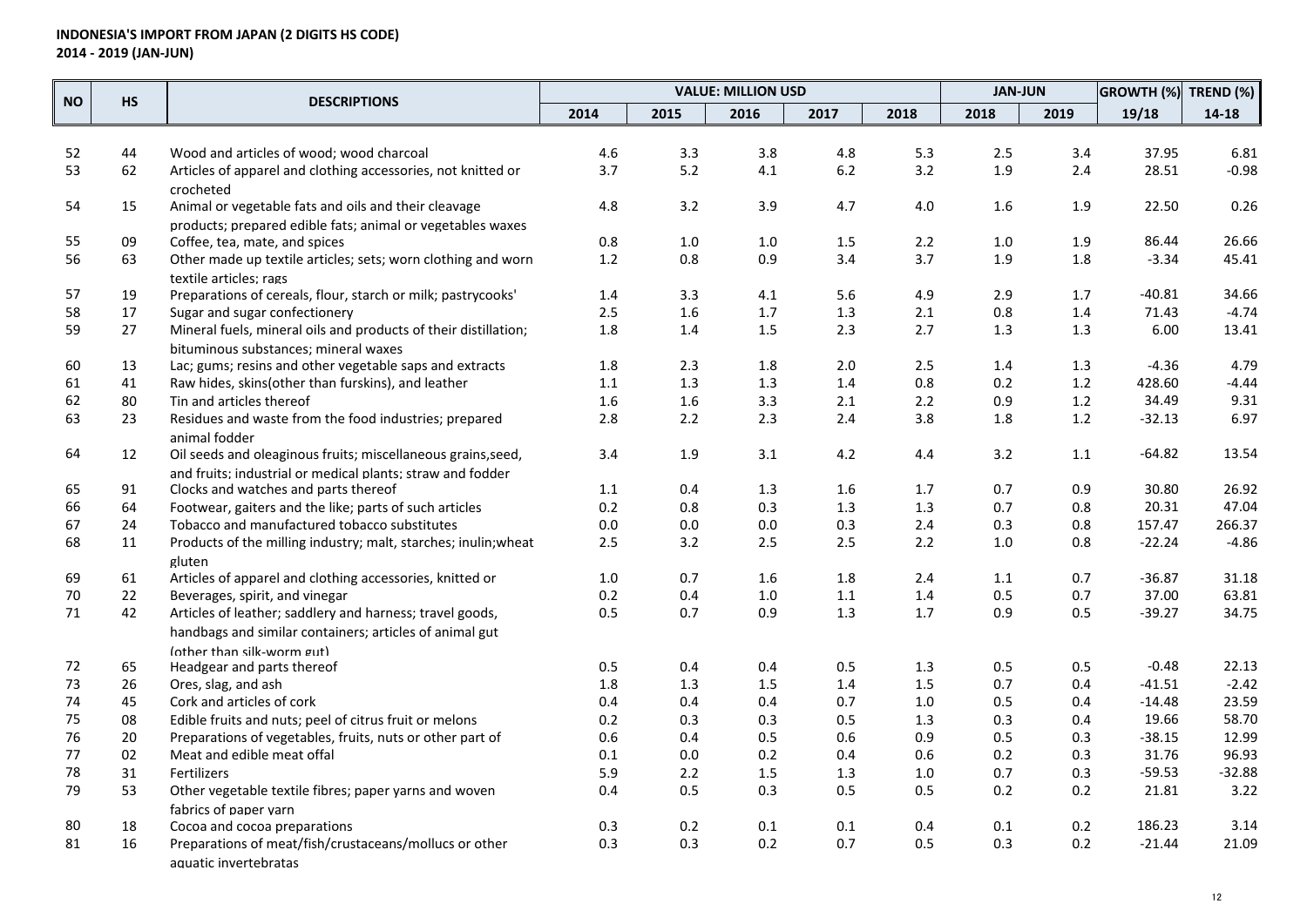| <b>NO</b> | <b>HS</b><br><b>DESCRIPTIONS</b> |                                                               |      | <b>VALUE: MILLION USD</b> |      |      |         |      |      | <b>GROWTH (%)</b> | <b>TREND (%)</b> |
|-----------|----------------------------------|---------------------------------------------------------------|------|---------------------------|------|------|---------|------|------|-------------------|------------------|
|           |                                  |                                                               | 2014 | 2015                      | 2016 | 2017 | 2018    | 2018 | 2019 | 19/18             | 14-18            |
|           |                                  |                                                               |      |                           |      |      |         |      |      |                   |                  |
| 82        | 67                               | Prepared feathers and down and articles made of feathers      | 1.5  | 1.3                       | 3.8  | 4.1  | 0.3     | 0.2  | 0.1  | $-32.83$          | $-15.92$         |
|           |                                  | or of down: artificial flowers: articles of human hair        |      |                           |      |      |         |      |      |                   |                  |
| 83        | 06                               | Live trees and other plants; bulbs, roots and the like; cut   | 0.0  | 0.1                       | 0.3  | 0.2  | 0.1     | 0.1  | 0.1  | 19.42             | 42.25            |
|           |                                  | flowers and ornamental foliage                                |      |                           |      |      |         |      |      |                   |                  |
| 84        | 43                               | Furskins and artificial fur; manufactures thereof             | 0.1  | 0.1                       | 0.0  | 0.0  | 0.1     | 0.0  | 0.0  | $-17.27$          | $-16.53$         |
| 85        | 05                               | Products of animal origin, not elsewhere specified or         | 0.0  | 0.0                       | 0.1  | 0.1  | 0.0     | 0.0  | 0.0  | 498.68            | 240.21           |
| 86        | 10                               | Cereals                                                       | 0.2  | 0.1                       | 0.3  | 0.3  | 0.0     | 0.0  | 0.0  | 1,254.24          | $-57.93$         |
| 87        | 14                               | Vegetable plaiting materials; vegetable products not          | 0.1  | 0.0                       | 0.0  | 0.1  | 0.0     | 0.0  | 0.0  | 1,174.39          | 4.90             |
|           |                                  | elsewhere specified or included                               |      |                           |      |      |         |      |      |                   |                  |
| 88        | 04                               | Dairy products, bird's eggs; natural honey, edible products   | 0.0  | 0.1                       | 0.1  | 0.0  | 0.0     | 0.0  | 0.0  | 17.83             | $-24.29$         |
|           |                                  | of animal origin, not elsewhere specified or included         |      |                           |      |      |         |      |      |                   |                  |
| 89        | 97                               | Works of arts, collectors' piece and antiques                 | 0.1  | 0.1                       | 0.0  | 0.0  | 0.0     | 0.0  | 0.0  | $-70.63$          | $-30.47$         |
| 90        | 88                               | Aircraft, spacecraft, and parts thereof                       | 0.1  | 0.3                       | 0.1  | 2.1  | 0.1     | 0.0  | 0.0  | $-78.06$          | 17.63            |
| 91        | 46                               | Manufactured of straw or other plaiting materials;            | 0.0  | 0.0                       | 0.0  | 0.0  | 0.0     | 0.0  | 0.0  | $-35.87$          | 72.39            |
|           |                                  | basketware and wickerwork                                     |      |                           |      |      |         |      |      |                   |                  |
| 92        | 36                               | Explosives; pyrotechnic products; matches; pyrophonic         | 0.0  | 0.0                       | 0.0  | 0.0  | $0.0\,$ | 0.0  | 0.0  | 133.98            | $-7.05$          |
|           |                                  | alloys: certain combustible preparations                      |      |                           |      |      |         |      |      |                   |                  |
| 93        | 07                               | Edible vegetables and certain roots and tubers                | 0.1  | 0.1                       | 0.2  | 0.1  | 0.0     | 0.0  | 0.0  | $-84.94$          | $-23.59$         |
| 94        | 66                               | Umbrellas, sun umbrellas, walking sticks, seat-sticks, whips, | 0.0  | 0.0                       | 0.0  | 0.0  | 0.0     | 0.0  | 0.0  | $-81.65$          | 51.69            |
|           |                                  | riding-crops and parts thereof                                |      |                           |      |      |         |      |      |                   |                  |
| 95        | 50                               | <b>Silk</b>                                                   | 0.0  | 0.0                       | 0.0  | 0.0  | 0.0     | 0.0  | 0.0  | $-7.16$           | $-37.39$         |
| 96        | 93                               | Arms and ammunition; parts and accessories thereof            | 0.0  |                           | 0.0  | 0.0  | 0.1     | 0.0  | 0.0  | $-62.17$          |                  |
| 97        | 01                               | Live animals                                                  |      | 0.1                       | 0.0  | 0.2  | 0.1     | 0.1  |      | $-100.00$         |                  |
|           |                                  |                                                               |      |                           |      |      |         |      |      |                   |                  |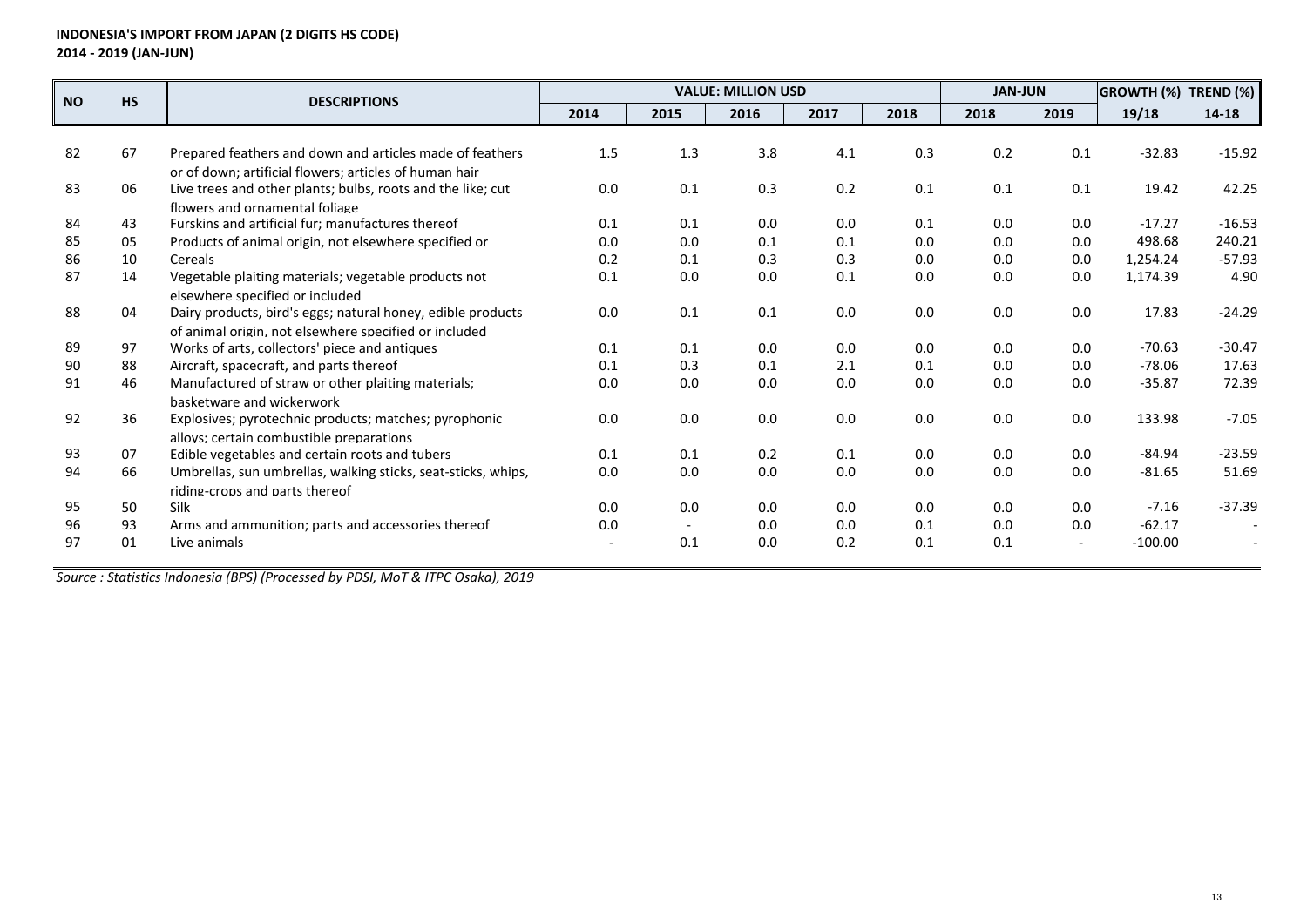|                |            | <b>DESCRIPTIONS</b>                                 |                          |                          | <b>VALUE: MILLION USD</b> |                          |          | <b>JAN-JUN</b>           |                          | GROWTH. (%) | TREND (%)                |
|----------------|------------|-----------------------------------------------------|--------------------------|--------------------------|---------------------------|--------------------------|----------|--------------------------|--------------------------|-------------|--------------------------|
| <b>NO</b>      | <b>HS</b>  |                                                     | 2014                     | 2015                     | 2016                      | 2017                     | 2018     | 2018                     | 2019                     | 19/18       | 14-18                    |
|                |            | <b>TOTAL EXPORT</b>                                 | 23,117.5                 | 18,020.9                 | 16,098.6                  | 17,798.8                 | 19,465.6 | 9,767.7                  | 8,000.0                  | $-18.10$    | $-3.50$                  |
|                |            | <b>OIL AND GAS</b>                                  | 8,551.7                  | 4,924.8                  | 2,889.1                   | 3,108.2                  | 3,157.8  | 1,666.3                  | 1,305.3                  | -21.66      | $-21.75$                 |
| 1              | 2711110000 | Liquid natural gas                                  | 5,004.3                  | 3,175.6                  | 2,097.6                   | 2,480.0                  | 2,502.8  | 1,324.8                  | 1,292.9                  | $-2.40$     | $-15.07$                 |
| $\overline{2}$ | 2709001000 | Crude petroleum oil                                 | 3,179.5                  | 1,533.8                  | 657.2                     | 561.6                    | 647.3    | 336.0                    | 11.1                     | $-96.68$    | $-34.22$                 |
| 3              | 2713120000 | Petroleum coke, calcined                            |                          | 0.0                      | 0.0                       | 0.1                      | 0.6      | 0.2                      | 0.9                      | 501.05      |                          |
| 4              | 2710194300 | Other lubricating oils                              | 0.3                      | 0.2                      | 0.0                       | 1.6                      | 0.2      | 0.1                      | 0.2                      | 135.58      | 11.95                    |
| 5              | 2712901000 | Other paraffin wax containing by weight >= 0.75% of | $\overline{\phantom{a}}$ | 0.1                      | 0.4                       | 0.4                      | 0.4      | 0.2                      | 0.1                      | $-30.69$    |                          |
| 6              | 2712200000 | Paraffin wax containing by weight < 0.75 % of oil   | 0.0                      | 0.0                      | 0.0                       | 0.0                      | 0.0      | 0.0                      | 0.0                      | $-56.24$    | 35.03                    |
| $\overline{7}$ | 2710200000 | Petroleum oils and obtained from bituminous         |                          | 0.0                      | 0.0                       | $0.0\,$                  |          |                          | 0.0                      | 0.00        |                          |
|                |            | minerals(oth then crude), con                       |                          |                          |                           |                          |          |                          |                          |             |                          |
| 8              | 2713110000 | Petroleum coke, not calcined                        | $\overline{\phantom{a}}$ |                          |                           |                          | 0.0      | $\overline{\phantom{a}}$ | 0.0                      | 0.00        |                          |
| 9              | 2711149000 | Liquid propylene, butylene & butadiene              | 0.0                      | $\overline{\phantom{a}}$ | 2.6                       | $\overline{\phantom{a}}$ | 4.7      | 4.5                      | $\overline{\phantom{a}}$ | $-100.00$   |                          |
| 10             | 2710194100 | Lubricating oil basestock                           | $\overline{\phantom{a}}$ | 3.9                      | 0.7                       | 1.7                      | 1.7      | 0.6                      | $\overline{\phantom{a}}$ | $-100.00$   |                          |
| 11             | 2710194400 | Lubricating greases                                 |                          | $0.0\,$                  | 0.0                       | $\overline{\phantom{a}}$ | 0.0      |                          | $\overline{a}$           | 0.00        |                          |
| 12             | 2711190000 | Other liquid petroleum gas                          |                          | $\blacksquare$           |                           | $\overline{\phantom{a}}$ | 0.0      |                          | $\overline{a}$           | 0.00        | $\overline{\phantom{a}}$ |
| 13             | 2710126000 | Other solvent spirits                               |                          | $\overline{\phantom{a}}$ |                           | $\overline{\phantom{a}}$ | 0.0      |                          | $\overline{a}$           | 0.00        | $\overline{\phantom{a}}$ |
| 14             | 2709002000 | Condensate                                          | 176.3                    | 112.3                    | 130.5                     | 62.7                     |          |                          | $\overline{a}$           | 0.00        |                          |
| 15             | 2710199000 | Other of diesel fuel, fuel oils                     | 0.0                      | 0.0                      | 0.0                       | 0.0                      |          |                          |                          | 0.00        |                          |
| 16             | 2710197100 | Automotive diesel fuel                              |                          |                          | $\overline{\phantom{a}}$  | 0.0                      |          |                          |                          | 0.00        |                          |
| 17             | 2711290000 | Oth natural gas in gaseous state                    | 0.0                      |                          | $\overline{\phantom{a}}$  | $0.0\,$                  |          |                          |                          | 0.00        |                          |
| 18             | 2712100000 | Petroleum jelly                                     |                          |                          | 0.0                       |                          |          |                          |                          | 0.00        |                          |
| 19             | 2710198990 | Other medium oils and preparations                  |                          |                          | 0.0                       |                          |          |                          |                          | 0.00        |                          |
| 20             | 2715000000 | Bituminous mix. based on natural asphalt on natural |                          |                          | 0.0                       |                          |          |                          |                          | 0.00        |                          |
|                |            | bitumen, on petroleum bitume                        |                          |                          |                           |                          |          |                          |                          |             |                          |
|                |            | <b>SUB TOTAL</b>                                    | 8,360.4                  | 4,826.0                  | 2,889.1                   | 3,108.2                  | 3,157.8  | 1,666.3                  | 1,305.3                  | (21.7)      | $-21.2$                  |
|                |            | <b>OTHERS</b>                                       | 191.3                    | 98.8                     |                           |                          |          |                          |                          |             |                          |
|                |            | <b>NON OIL AND GAS</b>                              | 14,565.7                 | 13,096.1                 | 13,209.5                  | 14,690.6                 | 16,307.9 | 8,101.4                  | 6,694.6                  | $-17.36$    | 3.47                     |
| 1              | 2701121000 | Bituminous coal: coking coal                        | 1,310.1                  | 1,017.7                  | 1,139.2                   | 1,268.8                  | 1,162.7  | 450.6                    | 458.8                    | 1.82        | $-0.18$                  |
| $\overline{2}$ | 2701129000 | Bituminous coal: not coking coal                    | 464.8                    | 424.6                    | 430.6                     | 667.2                    | 951.9    | 486.9                    | 404.1                    | $-17.02$    | 20.75                    |
| 3              | 2701190000 | Other coal, whether or not pulverised but not       | 818.6                    | 591.5                    | 410.3                     | 570.0                    | 665.1    | 305.3                    | 349.7                    | 14.54       | $-4.42$                  |
| 4              | 4001222000 | Technically Specified Natural Rubber (TSNR) 20      | 711.6                    | 583.6                    | 525.9                     | 751.9                    | 643.4    | 329.7                    | 340.5                    | 3.27        | 0.52                     |
| 5              | 7501100000 | Nickel mattes                                       | 1,038.1                  | 789.7                    | 584.1                     | 629.3                    | 776.9    | 374.6                    | 292.2                    | $-21.99$    | $-7.75$                  |
| 6              | 7112999000 | Waste & scrap of oth precious metal                 | 856.5                    | 654.1                    | 717.7                     | 902.2                    | 1,175.8  | 666.4                    | 262.3                    | -60.64      | 10.02                    |
| $\overline{7}$ | 4412310000 | Oth plywood, consisting solaly <6mm thinkness w/ at | 506.6                    | 392.3                    | 384.2                     | 385.7                    | 569.5    | 263.1                    | 204.7                    | $-22.18$    | 2.19                     |
|                |            | least one outer                                     |                          |                          |                           |                          |          |                          |                          |             |                          |
| 8              | 8544301900 | Wring harness for mtor vehicle; excl head           | 191.7                    | 200.4                    | 282.7                     | 319.7                    | 332.3    | 181.5                    | 195.1                    | 7.51        | 16.97                    |
|                |            | 87.02,87.03,87.04/84.11;no insult rubber            |                          |                          |                           |                          |          |                          |                          |             |                          |
| 9              | 4802569000 | Other than Paper, no fibres, for other purpose 40<  | 265.7                    | 296.5                    | 264.5                     | 259.5                    | 254.3    | 138.3                    | 135.3                    | $-2.20$     | $-2.19$                  |
|                |            | weight <150 g/m,sheet                               |                          |                          |                           |                          |          |                          |                          |             |                          |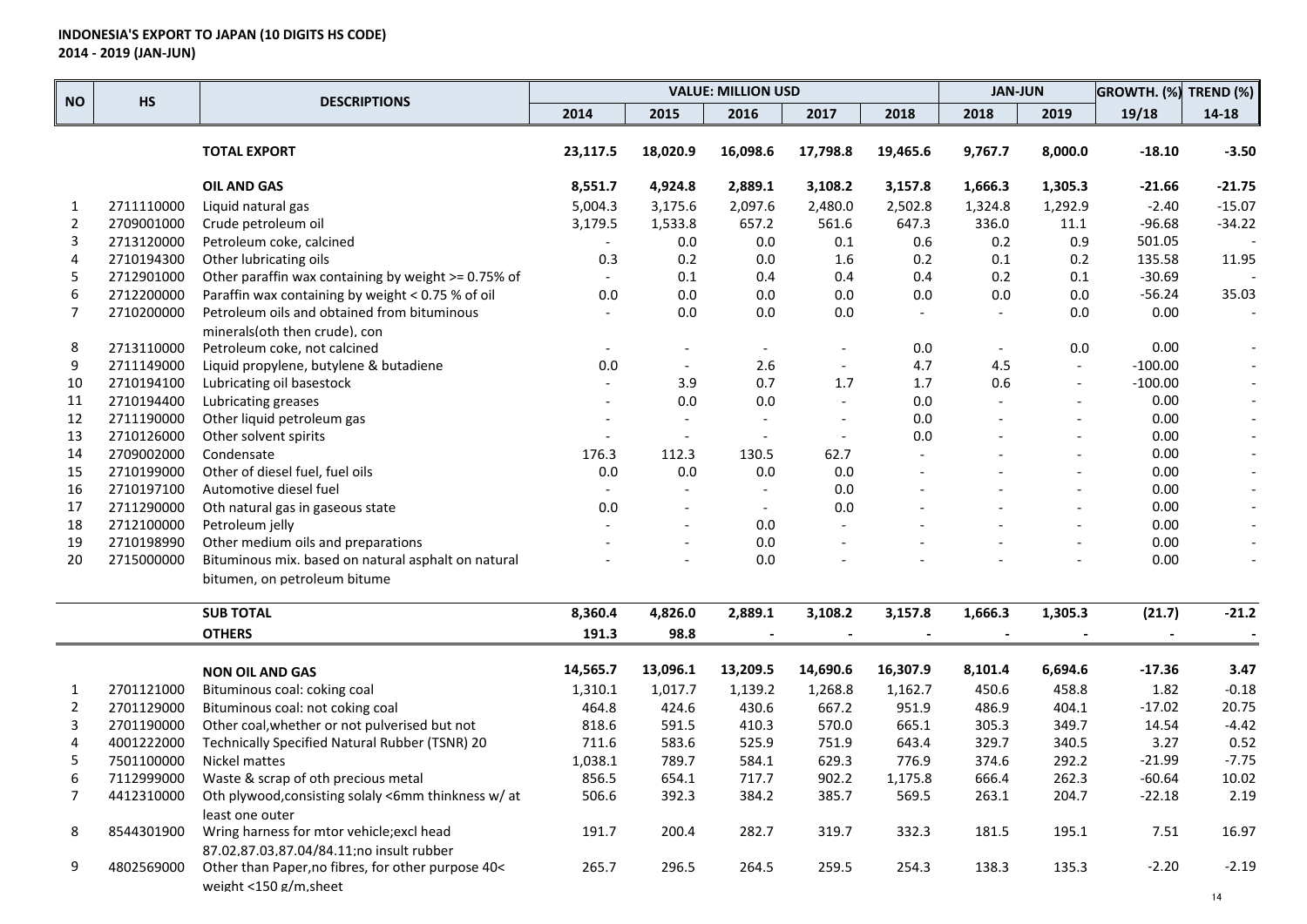| 2014<br>2015<br>2016<br>2017<br>2018<br>2018<br>2019<br>19/18<br>$14 - 18$<br>8544301200<br>153.2<br>192.0<br>223.7<br>3.53<br>Wiring harness for mtor vehicle; of head<br>138.3<br>163.8<br>113.3<br>117.3<br>12.62<br>10<br>87.02.87.03.87.04/84.11:insulate rubber<br>12.28<br>93.9<br>89.3<br>87.0<br>145.6<br>66.6<br>92.9<br>39.39<br>11<br>8544301300<br>Wring harness for mtor vehicle; excl head<br>118.1<br>87.02.87.03.87.04/84.11;insulate rubber<br>8708703200<br>$-5.19$<br>21.30<br>12<br>Road wheels of wheels not fitted with tyres for<br>68.4<br>142.3<br>146.5<br>164.8<br>166.9<br>88.1<br>83.6<br>transport of person<br>8443319090<br>Oth mach which perform >= 2 function of<br>0.0<br>0.0<br>0.0<br>196.4<br>228.1<br>100.5<br>83.5<br>$-16.90$<br>1,424.72<br>13<br>printing.copying/facsimile.no color<br>92.6<br>30.98<br>8001100000<br>Unwrought tin, not alloyed<br>75.0<br>104.3<br>201.9<br>217.6<br>107.5<br>76.8<br>$-28.57$<br>14<br>2603000000<br>1,297.1<br>999.0<br>1,229.7<br>74.8<br>$-90.55$<br>22.47<br>15<br>Copper ores and concentrates<br>432.0<br>1,066.4<br>791.5<br>92.9<br>58.1<br>8.71<br>$-1.78$<br>16<br>4011100000<br>New pneumatic tyres, of rubber of a kind used on<br>124.7<br>102.1<br>105.8<br>106.8<br>53.5<br>motor cars<br>4412940000<br>Oth plywood, veneered panels&similar wood of<br>114.2<br>109.9<br>121.0<br>109.0<br>53.5<br>54.7<br>2.12<br>$-1.51$<br>17<br>121.1<br>blockboard.laminboard&battenboard<br>$-22.51$<br>3.85<br>18<br>8703229900<br>Other vehicles, 1000-1500 cc, not ckd, internal<br>125.7<br>112.6<br>113.5<br>131.7<br>140.4<br>69.6<br>54.0<br>combust recipro piston engine<br>34.16<br>1511909900<br>50.3<br>118.6<br>$-31.20$<br>19<br>Unsolid fractions of refined palm oil, packing net<br>53.7<br>96.7<br>151.9<br>77.0<br>53.0<br>weight>20kg<br>62.4<br>8526919000<br>Other radio navigational aid apparatus<br>83.4<br>50.7<br>60.8<br>66.0<br>34.6<br>47.1<br>36.31<br>$-4.81$<br>20<br>6404119000<br>Sports footwear not fitted with spikes/<br>35.3<br>50.8<br>79.2<br>82.8<br>106.6<br>56.9<br>44.4<br>$-21.89$<br>30.98<br>21<br>wrstling/weight lifting/the like oth<br>84.29<br>9.54<br>22<br>1404909000<br>Oth vegetable prodcts not used primarily in<br>19.9<br>35.0<br>78.9<br>85.0<br>39.3<br>43.1<br>8.0<br>tanning/dveing, nes<br>12.04<br>Other shrimps and prawns, frozzen, fit for human<br>45.8<br>52.7<br>12.41<br>23<br>0306179000<br>40.5<br>32.3<br>66.6<br>35.3<br>39.7<br>consumption<br>9403609000<br>Oth wooden furniture, oth than fume cupboard<br>94.8<br>96.5<br>39.5<br>$-3.65$<br>$-5.46$<br>24<br>115.8<br>97.5<br>86.7<br>41.0<br>$-2.54$<br>Aseptic bag not reinforced w/ alum foil;<br>90.2<br>83.2<br>39.0<br>$-2.10$<br>25<br>3923219900<br>84.4<br>78.0<br>76.5<br>39.8<br>width<315mm;length<410mm;ethylene plymr<br>0.00<br>26<br>2701110000<br>38.8<br>Anthracite<br>7.3<br>$-3.62$<br>8544493900<br>68.4<br>52.5<br>63.2<br>71.7<br>27<br>Oth elect connector, fit w/ connector for comm, not<br>82.9<br>34.9<br>38.7<br>10.81<br>insulate w/ plastic >80V&<1000V<br>6404190000<br>52.8<br>46.9<br>47.5<br>65.7<br>51.3<br>27.3<br>35.9<br>31.42<br>2.84<br>28<br>Oth sports footwear for oth purpossed with outer<br>soles of rubber/plastics<br>$-13.30$<br>$-5.92$<br>29<br>0901111000<br>Arabica WIB/robusta OIB, not roasted, not<br>105.0<br>86.5<br>82.4<br>84.3<br>39.5<br>34.2<br>101.3<br>33.2<br>12.30<br>1604141100<br>Tunas, whole/in pieces, not in minced, in airtight<br>40.2<br>40.0<br>42.3<br>58.7<br>59.2<br>28.0<br>18.51<br>30<br>19.31<br>31<br>8431499000<br>Oth parts suitable use of machinery of heading 84.30<br>30.6<br>29.4<br>29.7<br>61.4<br>29.9<br>32.9<br>10.13<br>42.5 |           |            |                                          |      | <b>VALUE: MILLION USD</b> |      |      | <b>JAN-JUN</b> |      | GROWTH. (%) TREND (%) |          |      |
|------------------------------------------------------------------------------------------------------------------------------------------------------------------------------------------------------------------------------------------------------------------------------------------------------------------------------------------------------------------------------------------------------------------------------------------------------------------------------------------------------------------------------------------------------------------------------------------------------------------------------------------------------------------------------------------------------------------------------------------------------------------------------------------------------------------------------------------------------------------------------------------------------------------------------------------------------------------------------------------------------------------------------------------------------------------------------------------------------------------------------------------------------------------------------------------------------------------------------------------------------------------------------------------------------------------------------------------------------------------------------------------------------------------------------------------------------------------------------------------------------------------------------------------------------------------------------------------------------------------------------------------------------------------------------------------------------------------------------------------------------------------------------------------------------------------------------------------------------------------------------------------------------------------------------------------------------------------------------------------------------------------------------------------------------------------------------------------------------------------------------------------------------------------------------------------------------------------------------------------------------------------------------------------------------------------------------------------------------------------------------------------------------------------------------------------------------------------------------------------------------------------------------------------------------------------------------------------------------------------------------------------------------------------------------------------------------------------------------------------------------------------------------------------------------------------------------------------------------------------------------------------------------------------------------------------------------------------------------------------------------------------------------------------------------------------------------------------------------------------------------------------------------------------------------------------------------------------------------------------------------------------------------------------------------------------------------------------------------------------------------------------------------------------------------------------------------------------------------------------------------------------------------------------------------------------------------------------------------------------------------------------------------------------------------------------------------------------------------------------------------------|-----------|------------|------------------------------------------|------|---------------------------|------|------|----------------|------|-----------------------|----------|------|
|                                                                                                                                                                                                                                                                                                                                                                                                                                                                                                                                                                                                                                                                                                                                                                                                                                                                                                                                                                                                                                                                                                                                                                                                                                                                                                                                                                                                                                                                                                                                                                                                                                                                                                                                                                                                                                                                                                                                                                                                                                                                                                                                                                                                                                                                                                                                                                                                                                                                                                                                                                                                                                                                                                                                                                                                                                                                                                                                                                                                                                                                                                                                                                                                                                                                                                                                                                                                                                                                                                                                                                                                                                                                                                                                                            | <b>NO</b> | <b>HS</b>  | <b>DESCRIPTIONS</b>                      |      |                           |      |      |                |      |                       |          |      |
|                                                                                                                                                                                                                                                                                                                                                                                                                                                                                                                                                                                                                                                                                                                                                                                                                                                                                                                                                                                                                                                                                                                                                                                                                                                                                                                                                                                                                                                                                                                                                                                                                                                                                                                                                                                                                                                                                                                                                                                                                                                                                                                                                                                                                                                                                                                                                                                                                                                                                                                                                                                                                                                                                                                                                                                                                                                                                                                                                                                                                                                                                                                                                                                                                                                                                                                                                                                                                                                                                                                                                                                                                                                                                                                                                            |           |            |                                          |      |                           |      |      |                |      |                       |          |      |
|                                                                                                                                                                                                                                                                                                                                                                                                                                                                                                                                                                                                                                                                                                                                                                                                                                                                                                                                                                                                                                                                                                                                                                                                                                                                                                                                                                                                                                                                                                                                                                                                                                                                                                                                                                                                                                                                                                                                                                                                                                                                                                                                                                                                                                                                                                                                                                                                                                                                                                                                                                                                                                                                                                                                                                                                                                                                                                                                                                                                                                                                                                                                                                                                                                                                                                                                                                                                                                                                                                                                                                                                                                                                                                                                                            |           |            |                                          |      |                           |      |      |                |      |                       |          |      |
|                                                                                                                                                                                                                                                                                                                                                                                                                                                                                                                                                                                                                                                                                                                                                                                                                                                                                                                                                                                                                                                                                                                                                                                                                                                                                                                                                                                                                                                                                                                                                                                                                                                                                                                                                                                                                                                                                                                                                                                                                                                                                                                                                                                                                                                                                                                                                                                                                                                                                                                                                                                                                                                                                                                                                                                                                                                                                                                                                                                                                                                                                                                                                                                                                                                                                                                                                                                                                                                                                                                                                                                                                                                                                                                                                            |           |            |                                          |      |                           |      |      |                |      |                       |          |      |
|                                                                                                                                                                                                                                                                                                                                                                                                                                                                                                                                                                                                                                                                                                                                                                                                                                                                                                                                                                                                                                                                                                                                                                                                                                                                                                                                                                                                                                                                                                                                                                                                                                                                                                                                                                                                                                                                                                                                                                                                                                                                                                                                                                                                                                                                                                                                                                                                                                                                                                                                                                                                                                                                                                                                                                                                                                                                                                                                                                                                                                                                                                                                                                                                                                                                                                                                                                                                                                                                                                                                                                                                                                                                                                                                                            |           |            |                                          |      |                           |      |      |                |      |                       |          |      |
|                                                                                                                                                                                                                                                                                                                                                                                                                                                                                                                                                                                                                                                                                                                                                                                                                                                                                                                                                                                                                                                                                                                                                                                                                                                                                                                                                                                                                                                                                                                                                                                                                                                                                                                                                                                                                                                                                                                                                                                                                                                                                                                                                                                                                                                                                                                                                                                                                                                                                                                                                                                                                                                                                                                                                                                                                                                                                                                                                                                                                                                                                                                                                                                                                                                                                                                                                                                                                                                                                                                                                                                                                                                                                                                                                            |           |            |                                          |      |                           |      |      |                |      |                       |          |      |
|                                                                                                                                                                                                                                                                                                                                                                                                                                                                                                                                                                                                                                                                                                                                                                                                                                                                                                                                                                                                                                                                                                                                                                                                                                                                                                                                                                                                                                                                                                                                                                                                                                                                                                                                                                                                                                                                                                                                                                                                                                                                                                                                                                                                                                                                                                                                                                                                                                                                                                                                                                                                                                                                                                                                                                                                                                                                                                                                                                                                                                                                                                                                                                                                                                                                                                                                                                                                                                                                                                                                                                                                                                                                                                                                                            |           |            |                                          |      |                           |      |      |                |      |                       |          |      |
|                                                                                                                                                                                                                                                                                                                                                                                                                                                                                                                                                                                                                                                                                                                                                                                                                                                                                                                                                                                                                                                                                                                                                                                                                                                                                                                                                                                                                                                                                                                                                                                                                                                                                                                                                                                                                                                                                                                                                                                                                                                                                                                                                                                                                                                                                                                                                                                                                                                                                                                                                                                                                                                                                                                                                                                                                                                                                                                                                                                                                                                                                                                                                                                                                                                                                                                                                                                                                                                                                                                                                                                                                                                                                                                                                            |           |            |                                          |      |                           |      |      |                |      |                       |          |      |
|                                                                                                                                                                                                                                                                                                                                                                                                                                                                                                                                                                                                                                                                                                                                                                                                                                                                                                                                                                                                                                                                                                                                                                                                                                                                                                                                                                                                                                                                                                                                                                                                                                                                                                                                                                                                                                                                                                                                                                                                                                                                                                                                                                                                                                                                                                                                                                                                                                                                                                                                                                                                                                                                                                                                                                                                                                                                                                                                                                                                                                                                                                                                                                                                                                                                                                                                                                                                                                                                                                                                                                                                                                                                                                                                                            |           |            |                                          |      |                           |      |      |                |      |                       |          |      |
|                                                                                                                                                                                                                                                                                                                                                                                                                                                                                                                                                                                                                                                                                                                                                                                                                                                                                                                                                                                                                                                                                                                                                                                                                                                                                                                                                                                                                                                                                                                                                                                                                                                                                                                                                                                                                                                                                                                                                                                                                                                                                                                                                                                                                                                                                                                                                                                                                                                                                                                                                                                                                                                                                                                                                                                                                                                                                                                                                                                                                                                                                                                                                                                                                                                                                                                                                                                                                                                                                                                                                                                                                                                                                                                                                            |           |            |                                          |      |                           |      |      |                |      |                       |          |      |
|                                                                                                                                                                                                                                                                                                                                                                                                                                                                                                                                                                                                                                                                                                                                                                                                                                                                                                                                                                                                                                                                                                                                                                                                                                                                                                                                                                                                                                                                                                                                                                                                                                                                                                                                                                                                                                                                                                                                                                                                                                                                                                                                                                                                                                                                                                                                                                                                                                                                                                                                                                                                                                                                                                                                                                                                                                                                                                                                                                                                                                                                                                                                                                                                                                                                                                                                                                                                                                                                                                                                                                                                                                                                                                                                                            |           |            |                                          |      |                           |      |      |                |      |                       |          |      |
|                                                                                                                                                                                                                                                                                                                                                                                                                                                                                                                                                                                                                                                                                                                                                                                                                                                                                                                                                                                                                                                                                                                                                                                                                                                                                                                                                                                                                                                                                                                                                                                                                                                                                                                                                                                                                                                                                                                                                                                                                                                                                                                                                                                                                                                                                                                                                                                                                                                                                                                                                                                                                                                                                                                                                                                                                                                                                                                                                                                                                                                                                                                                                                                                                                                                                                                                                                                                                                                                                                                                                                                                                                                                                                                                                            |           |            |                                          |      |                           |      |      |                |      |                       |          |      |
|                                                                                                                                                                                                                                                                                                                                                                                                                                                                                                                                                                                                                                                                                                                                                                                                                                                                                                                                                                                                                                                                                                                                                                                                                                                                                                                                                                                                                                                                                                                                                                                                                                                                                                                                                                                                                                                                                                                                                                                                                                                                                                                                                                                                                                                                                                                                                                                                                                                                                                                                                                                                                                                                                                                                                                                                                                                                                                                                                                                                                                                                                                                                                                                                                                                                                                                                                                                                                                                                                                                                                                                                                                                                                                                                                            |           |            |                                          |      |                           |      |      |                |      |                       |          |      |
|                                                                                                                                                                                                                                                                                                                                                                                                                                                                                                                                                                                                                                                                                                                                                                                                                                                                                                                                                                                                                                                                                                                                                                                                                                                                                                                                                                                                                                                                                                                                                                                                                                                                                                                                                                                                                                                                                                                                                                                                                                                                                                                                                                                                                                                                                                                                                                                                                                                                                                                                                                                                                                                                                                                                                                                                                                                                                                                                                                                                                                                                                                                                                                                                                                                                                                                                                                                                                                                                                                                                                                                                                                                                                                                                                            |           |            |                                          |      |                           |      |      |                |      |                       |          |      |
|                                                                                                                                                                                                                                                                                                                                                                                                                                                                                                                                                                                                                                                                                                                                                                                                                                                                                                                                                                                                                                                                                                                                                                                                                                                                                                                                                                                                                                                                                                                                                                                                                                                                                                                                                                                                                                                                                                                                                                                                                                                                                                                                                                                                                                                                                                                                                                                                                                                                                                                                                                                                                                                                                                                                                                                                                                                                                                                                                                                                                                                                                                                                                                                                                                                                                                                                                                                                                                                                                                                                                                                                                                                                                                                                                            |           |            |                                          |      |                           |      |      |                |      |                       |          |      |
|                                                                                                                                                                                                                                                                                                                                                                                                                                                                                                                                                                                                                                                                                                                                                                                                                                                                                                                                                                                                                                                                                                                                                                                                                                                                                                                                                                                                                                                                                                                                                                                                                                                                                                                                                                                                                                                                                                                                                                                                                                                                                                                                                                                                                                                                                                                                                                                                                                                                                                                                                                                                                                                                                                                                                                                                                                                                                                                                                                                                                                                                                                                                                                                                                                                                                                                                                                                                                                                                                                                                                                                                                                                                                                                                                            |           |            |                                          |      |                           |      |      |                |      |                       |          |      |
|                                                                                                                                                                                                                                                                                                                                                                                                                                                                                                                                                                                                                                                                                                                                                                                                                                                                                                                                                                                                                                                                                                                                                                                                                                                                                                                                                                                                                                                                                                                                                                                                                                                                                                                                                                                                                                                                                                                                                                                                                                                                                                                                                                                                                                                                                                                                                                                                                                                                                                                                                                                                                                                                                                                                                                                                                                                                                                                                                                                                                                                                                                                                                                                                                                                                                                                                                                                                                                                                                                                                                                                                                                                                                                                                                            |           |            |                                          |      |                           |      |      |                |      |                       |          |      |
|                                                                                                                                                                                                                                                                                                                                                                                                                                                                                                                                                                                                                                                                                                                                                                                                                                                                                                                                                                                                                                                                                                                                                                                                                                                                                                                                                                                                                                                                                                                                                                                                                                                                                                                                                                                                                                                                                                                                                                                                                                                                                                                                                                                                                                                                                                                                                                                                                                                                                                                                                                                                                                                                                                                                                                                                                                                                                                                                                                                                                                                                                                                                                                                                                                                                                                                                                                                                                                                                                                                                                                                                                                                                                                                                                            |           |            |                                          |      |                           |      |      |                |      |                       |          |      |
|                                                                                                                                                                                                                                                                                                                                                                                                                                                                                                                                                                                                                                                                                                                                                                                                                                                                                                                                                                                                                                                                                                                                                                                                                                                                                                                                                                                                                                                                                                                                                                                                                                                                                                                                                                                                                                                                                                                                                                                                                                                                                                                                                                                                                                                                                                                                                                                                                                                                                                                                                                                                                                                                                                                                                                                                                                                                                                                                                                                                                                                                                                                                                                                                                                                                                                                                                                                                                                                                                                                                                                                                                                                                                                                                                            |           |            |                                          |      |                           |      |      |                |      |                       |          |      |
|                                                                                                                                                                                                                                                                                                                                                                                                                                                                                                                                                                                                                                                                                                                                                                                                                                                                                                                                                                                                                                                                                                                                                                                                                                                                                                                                                                                                                                                                                                                                                                                                                                                                                                                                                                                                                                                                                                                                                                                                                                                                                                                                                                                                                                                                                                                                                                                                                                                                                                                                                                                                                                                                                                                                                                                                                                                                                                                                                                                                                                                                                                                                                                                                                                                                                                                                                                                                                                                                                                                                                                                                                                                                                                                                                            |           |            |                                          |      |                           |      |      |                |      |                       |          |      |
|                                                                                                                                                                                                                                                                                                                                                                                                                                                                                                                                                                                                                                                                                                                                                                                                                                                                                                                                                                                                                                                                                                                                                                                                                                                                                                                                                                                                                                                                                                                                                                                                                                                                                                                                                                                                                                                                                                                                                                                                                                                                                                                                                                                                                                                                                                                                                                                                                                                                                                                                                                                                                                                                                                                                                                                                                                                                                                                                                                                                                                                                                                                                                                                                                                                                                                                                                                                                                                                                                                                                                                                                                                                                                                                                                            |           |            |                                          |      |                           |      |      |                |      |                       |          |      |
|                                                                                                                                                                                                                                                                                                                                                                                                                                                                                                                                                                                                                                                                                                                                                                                                                                                                                                                                                                                                                                                                                                                                                                                                                                                                                                                                                                                                                                                                                                                                                                                                                                                                                                                                                                                                                                                                                                                                                                                                                                                                                                                                                                                                                                                                                                                                                                                                                                                                                                                                                                                                                                                                                                                                                                                                                                                                                                                                                                                                                                                                                                                                                                                                                                                                                                                                                                                                                                                                                                                                                                                                                                                                                                                                                            |           |            |                                          |      |                           |      |      |                |      |                       |          |      |
|                                                                                                                                                                                                                                                                                                                                                                                                                                                                                                                                                                                                                                                                                                                                                                                                                                                                                                                                                                                                                                                                                                                                                                                                                                                                                                                                                                                                                                                                                                                                                                                                                                                                                                                                                                                                                                                                                                                                                                                                                                                                                                                                                                                                                                                                                                                                                                                                                                                                                                                                                                                                                                                                                                                                                                                                                                                                                                                                                                                                                                                                                                                                                                                                                                                                                                                                                                                                                                                                                                                                                                                                                                                                                                                                                            |           |            |                                          |      |                           |      |      |                |      |                       |          |      |
|                                                                                                                                                                                                                                                                                                                                                                                                                                                                                                                                                                                                                                                                                                                                                                                                                                                                                                                                                                                                                                                                                                                                                                                                                                                                                                                                                                                                                                                                                                                                                                                                                                                                                                                                                                                                                                                                                                                                                                                                                                                                                                                                                                                                                                                                                                                                                                                                                                                                                                                                                                                                                                                                                                                                                                                                                                                                                                                                                                                                                                                                                                                                                                                                                                                                                                                                                                                                                                                                                                                                                                                                                                                                                                                                                            |           |            |                                          |      |                           |      |      |                |      |                       |          |      |
|                                                                                                                                                                                                                                                                                                                                                                                                                                                                                                                                                                                                                                                                                                                                                                                                                                                                                                                                                                                                                                                                                                                                                                                                                                                                                                                                                                                                                                                                                                                                                                                                                                                                                                                                                                                                                                                                                                                                                                                                                                                                                                                                                                                                                                                                                                                                                                                                                                                                                                                                                                                                                                                                                                                                                                                                                                                                                                                                                                                                                                                                                                                                                                                                                                                                                                                                                                                                                                                                                                                                                                                                                                                                                                                                                            |           |            |                                          |      |                           |      |      |                |      |                       |          |      |
|                                                                                                                                                                                                                                                                                                                                                                                                                                                                                                                                                                                                                                                                                                                                                                                                                                                                                                                                                                                                                                                                                                                                                                                                                                                                                                                                                                                                                                                                                                                                                                                                                                                                                                                                                                                                                                                                                                                                                                                                                                                                                                                                                                                                                                                                                                                                                                                                                                                                                                                                                                                                                                                                                                                                                                                                                                                                                                                                                                                                                                                                                                                                                                                                                                                                                                                                                                                                                                                                                                                                                                                                                                                                                                                                                            |           |            |                                          |      |                           |      |      |                |      |                       |          |      |
|                                                                                                                                                                                                                                                                                                                                                                                                                                                                                                                                                                                                                                                                                                                                                                                                                                                                                                                                                                                                                                                                                                                                                                                                                                                                                                                                                                                                                                                                                                                                                                                                                                                                                                                                                                                                                                                                                                                                                                                                                                                                                                                                                                                                                                                                                                                                                                                                                                                                                                                                                                                                                                                                                                                                                                                                                                                                                                                                                                                                                                                                                                                                                                                                                                                                                                                                                                                                                                                                                                                                                                                                                                                                                                                                                            |           |            |                                          |      |                           |      |      |                |      |                       |          |      |
|                                                                                                                                                                                                                                                                                                                                                                                                                                                                                                                                                                                                                                                                                                                                                                                                                                                                                                                                                                                                                                                                                                                                                                                                                                                                                                                                                                                                                                                                                                                                                                                                                                                                                                                                                                                                                                                                                                                                                                                                                                                                                                                                                                                                                                                                                                                                                                                                                                                                                                                                                                                                                                                                                                                                                                                                                                                                                                                                                                                                                                                                                                                                                                                                                                                                                                                                                                                                                                                                                                                                                                                                                                                                                                                                                            |           |            |                                          |      |                           |      |      |                |      |                       |          |      |
|                                                                                                                                                                                                                                                                                                                                                                                                                                                                                                                                                                                                                                                                                                                                                                                                                                                                                                                                                                                                                                                                                                                                                                                                                                                                                                                                                                                                                                                                                                                                                                                                                                                                                                                                                                                                                                                                                                                                                                                                                                                                                                                                                                                                                                                                                                                                                                                                                                                                                                                                                                                                                                                                                                                                                                                                                                                                                                                                                                                                                                                                                                                                                                                                                                                                                                                                                                                                                                                                                                                                                                                                                                                                                                                                                            |           |            |                                          |      |                           |      |      |                |      |                       |          |      |
|                                                                                                                                                                                                                                                                                                                                                                                                                                                                                                                                                                                                                                                                                                                                                                                                                                                                                                                                                                                                                                                                                                                                                                                                                                                                                                                                                                                                                                                                                                                                                                                                                                                                                                                                                                                                                                                                                                                                                                                                                                                                                                                                                                                                                                                                                                                                                                                                                                                                                                                                                                                                                                                                                                                                                                                                                                                                                                                                                                                                                                                                                                                                                                                                                                                                                                                                                                                                                                                                                                                                                                                                                                                                                                                                                            |           |            |                                          |      |                           |      |      |                |      |                       |          |      |
|                                                                                                                                                                                                                                                                                                                                                                                                                                                                                                                                                                                                                                                                                                                                                                                                                                                                                                                                                                                                                                                                                                                                                                                                                                                                                                                                                                                                                                                                                                                                                                                                                                                                                                                                                                                                                                                                                                                                                                                                                                                                                                                                                                                                                                                                                                                                                                                                                                                                                                                                                                                                                                                                                                                                                                                                                                                                                                                                                                                                                                                                                                                                                                                                                                                                                                                                                                                                                                                                                                                                                                                                                                                                                                                                                            |           |            |                                          |      |                           |      |      |                |      |                       |          |      |
|                                                                                                                                                                                                                                                                                                                                                                                                                                                                                                                                                                                                                                                                                                                                                                                                                                                                                                                                                                                                                                                                                                                                                                                                                                                                                                                                                                                                                                                                                                                                                                                                                                                                                                                                                                                                                                                                                                                                                                                                                                                                                                                                                                                                                                                                                                                                                                                                                                                                                                                                                                                                                                                                                                                                                                                                                                                                                                                                                                                                                                                                                                                                                                                                                                                                                                                                                                                                                                                                                                                                                                                                                                                                                                                                                            |           |            |                                          |      |                           |      |      |                |      |                       |          |      |
|                                                                                                                                                                                                                                                                                                                                                                                                                                                                                                                                                                                                                                                                                                                                                                                                                                                                                                                                                                                                                                                                                                                                                                                                                                                                                                                                                                                                                                                                                                                                                                                                                                                                                                                                                                                                                                                                                                                                                                                                                                                                                                                                                                                                                                                                                                                                                                                                                                                                                                                                                                                                                                                                                                                                                                                                                                                                                                                                                                                                                                                                                                                                                                                                                                                                                                                                                                                                                                                                                                                                                                                                                                                                                                                                                            |           |            |                                          |      |                           |      |      |                |      |                       |          |      |
|                                                                                                                                                                                                                                                                                                                                                                                                                                                                                                                                                                                                                                                                                                                                                                                                                                                                                                                                                                                                                                                                                                                                                                                                                                                                                                                                                                                                                                                                                                                                                                                                                                                                                                                                                                                                                                                                                                                                                                                                                                                                                                                                                                                                                                                                                                                                                                                                                                                                                                                                                                                                                                                                                                                                                                                                                                                                                                                                                                                                                                                                                                                                                                                                                                                                                                                                                                                                                                                                                                                                                                                                                                                                                                                                                            |           |            |                                          |      |                           |      |      |                |      |                       |          |      |
|                                                                                                                                                                                                                                                                                                                                                                                                                                                                                                                                                                                                                                                                                                                                                                                                                                                                                                                                                                                                                                                                                                                                                                                                                                                                                                                                                                                                                                                                                                                                                                                                                                                                                                                                                                                                                                                                                                                                                                                                                                                                                                                                                                                                                                                                                                                                                                                                                                                                                                                                                                                                                                                                                                                                                                                                                                                                                                                                                                                                                                                                                                                                                                                                                                                                                                                                                                                                                                                                                                                                                                                                                                                                                                                                                            |           |            |                                          |      |                           |      |      |                |      |                       |          |      |
|                                                                                                                                                                                                                                                                                                                                                                                                                                                                                                                                                                                                                                                                                                                                                                                                                                                                                                                                                                                                                                                                                                                                                                                                                                                                                                                                                                                                                                                                                                                                                                                                                                                                                                                                                                                                                                                                                                                                                                                                                                                                                                                                                                                                                                                                                                                                                                                                                                                                                                                                                                                                                                                                                                                                                                                                                                                                                                                                                                                                                                                                                                                                                                                                                                                                                                                                                                                                                                                                                                                                                                                                                                                                                                                                                            |           |            |                                          |      |                           |      |      |                |      |                       |          |      |
|                                                                                                                                                                                                                                                                                                                                                                                                                                                                                                                                                                                                                                                                                                                                                                                                                                                                                                                                                                                                                                                                                                                                                                                                                                                                                                                                                                                                                                                                                                                                                                                                                                                                                                                                                                                                                                                                                                                                                                                                                                                                                                                                                                                                                                                                                                                                                                                                                                                                                                                                                                                                                                                                                                                                                                                                                                                                                                                                                                                                                                                                                                                                                                                                                                                                                                                                                                                                                                                                                                                                                                                                                                                                                                                                                            | 32        | 3907609000 | Poly(ethylene terephthalate) in oth form | 58.6 | 48.3                      | 48.0 | 48.7 | 85.3           | 39.3 | 32.4                  | $-17.40$ | 7.90 |
| 33<br>3004101900<br>Oth medicaments cont penicillins/their derivatives, in<br>27.9<br>31.0<br>61.8<br>30.6<br>$-0.51$<br>24.05<br>51.9<br>54.6<br>30.8                                                                                                                                                                                                                                                                                                                                                                                                                                                                                                                                                                                                                                                                                                                                                                                                                                                                                                                                                                                                                                                                                                                                                                                                                                                                                                                                                                                                                                                                                                                                                                                                                                                                                                                                                                                                                                                                                                                                                                                                                                                                                                                                                                                                                                                                                                                                                                                                                                                                                                                                                                                                                                                                                                                                                                                                                                                                                                                                                                                                                                                                                                                                                                                                                                                                                                                                                                                                                                                                                                                                                                                                     |           |            |                                          |      |                           |      |      |                |      |                       |          |      |
| doses/for retail<br>0.8<br>290.27<br>0306172010<br>Whiteleg shrimps with head, frozen, fit for human<br>0.5<br>90.8<br>82.7<br>30.4<br>$-33.79$<br>34<br>1.0<br>46.0                                                                                                                                                                                                                                                                                                                                                                                                                                                                                                                                                                                                                                                                                                                                                                                                                                                                                                                                                                                                                                                                                                                                                                                                                                                                                                                                                                                                                                                                                                                                                                                                                                                                                                                                                                                                                                                                                                                                                                                                                                                                                                                                                                                                                                                                                                                                                                                                                                                                                                                                                                                                                                                                                                                                                                                                                                                                                                                                                                                                                                                                                                                                                                                                                                                                                                                                                                                                                                                                                                                                                                                       |           |            |                                          |      |                           |      |      |                |      |                       |          |      |
| consumption                                                                                                                                                                                                                                                                                                                                                                                                                                                                                                                                                                                                                                                                                                                                                                                                                                                                                                                                                                                                                                                                                                                                                                                                                                                                                                                                                                                                                                                                                                                                                                                                                                                                                                                                                                                                                                                                                                                                                                                                                                                                                                                                                                                                                                                                                                                                                                                                                                                                                                                                                                                                                                                                                                                                                                                                                                                                                                                                                                                                                                                                                                                                                                                                                                                                                                                                                                                                                                                                                                                                                                                                                                                                                                                                                |           |            |                                          |      |                           |      |      |                |      |                       |          |      |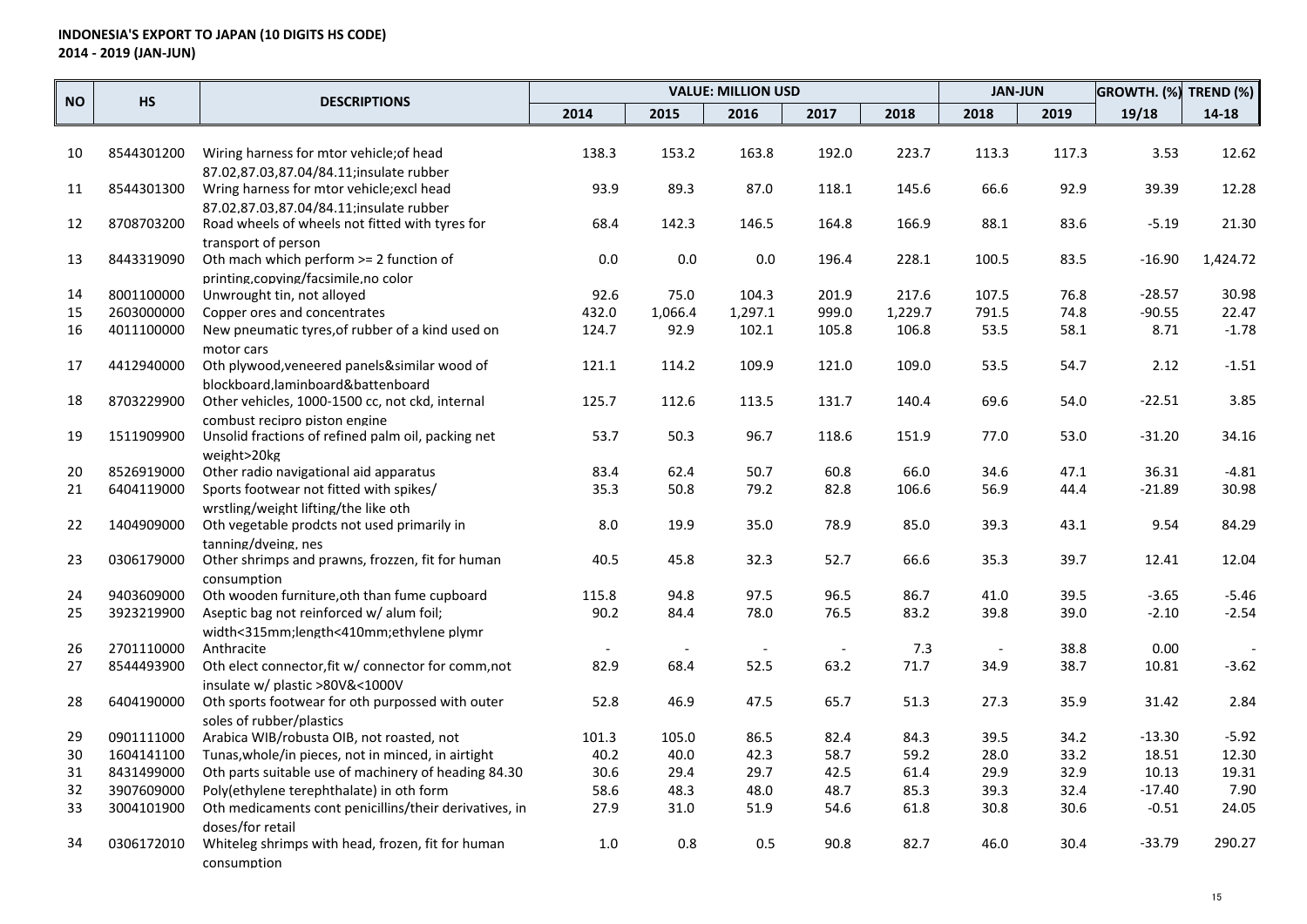| <b>NO</b> | <b>HS</b>  | <b>DESCRIPTIONS</b>                                                                 |         | <b>JAN-JUN</b>           |         | GROWTH. (%)<br><b>TREND (%)</b> |          |                          |         |          |           |
|-----------|------------|-------------------------------------------------------------------------------------|---------|--------------------------|---------|---------------------------------|----------|--------------------------|---------|----------|-----------|
|           |            |                                                                                     | 2014    | 2015                     | 2016    | 2017                            | 2018     | 2018                     | 2019    | 19/18    | $14 - 18$ |
|           |            |                                                                                     |         |                          |         |                                 |          |                          |         |          |           |
| 35        | 0306171020 | Giant tiger prawns headless, frozen, fit for human                                  | 51.4    | 43.3                     | 71.9    | 84.3                            | 61.5     | 30.2                     | 27.7    | $-8.27$  | 10.79     |
|           |            | consumption                                                                         |         |                          |         |                                 |          |                          |         |          |           |
| 36        | 8409994200 | Cylinder blocks; crank case for engines of oth vehicles                             | 1.2     | 17.2                     | 27.8    | 48.6                            | 40.7     | 13.7                     | 27.6    | 100.68   | 125.75    |
| 37        | 6403990000 | of chapter 87                                                                       | 29.2    | 54.9                     | 58.5    | 61.3                            | 70.4     | 33.7                     | 26.0    | $-22.83$ | 20.58     |
|           |            | Oth footwear, not for sprts/incorp metal toe-cap<br>protect, not covering the ankle |         |                          |         |                                 |          |                          |         |          |           |
| 38        | 7403110000 | Refined copper for cathodes and sections of                                         | 27.0    | $\overline{\phantom{a}}$ | 9.9     | 24.2                            | 22.2     | $\overline{\phantom{a}}$ | 25.5    | 0.00     |           |
| 39        | 2922422000 | Monosodium glutamate (MSG)                                                          | 45.2    | 53.9                     | 51.3    | 44.9                            | 49.1     | 22.1                     | 23.2    | 4.84     | $-0.17$   |
| 40        | 1605299020 | Shrimp breaded, in airtight containers                                              | 4.9     | 4.7                      | 7.2     | 21.2                            | 29.2     | 10.7                     | 23.1    | 115.51   | 66.33     |
| 41        | 4401220000 | Non-coniferous wood in chips or particles                                           | 57.5    | 41.2                     | 35.3    | 53.3                            | 40.9     | 22.4                     | 22.6    | 1.11     | $-4.14$   |
| 42        | 4409290000 | Oth non coniferous oth teak strips friezes for parquet                              | 48.1    | 50.0                     | 52.5    | 45.1                            | 45.6     | 21.0                     | 22.3    | 6.08     | $-2.09$   |
|           |            | flooring                                                                            |         |                          |         |                                 |          |                          |         |          |           |
| 43        | 7404000000 | Copper waste and scrap                                                              | 52.9    | 33.2                     | 30.1    | 40.3                            | 46.7     | 23.0                     | 21.4    | $-7.22$  | $-0.56$   |
| 44        | 2917360000 | Terephthalic acid and its salts                                                     | 6.2     | 10.8                     | 31.2    | 59.7                            | 55.5     | 21.2                     | 20.6    | $-2.58$  | 83.77     |
| 45        | 4818200000 | Handkerchiefs, cleansing or facial tissues & towels                                 | 15.5    | 14.0                     | 21.1    | 24.3                            | 32.5     | 14.4                     | 19.7    | 36.09    | 22.40     |
| 46        | 1513299500 | Palm kernel oil, RBD                                                                | 44.0    | 30.9                     | 48.9    | 69.6                            | 58.3     | 30.8                     | 19.3    | $-37.28$ | 14.70     |
| 47        | 3920100000 | Oth plate, sheet, film, foil&strip, ethylene polymer, non-                          | 32.7    | 31.8                     | 29.8    | 35.0                            | 37.3     | 19.3                     | 18.8    | $-2.88$  | 3.68      |
|           |            | cellular¬ reinforced                                                                |         |                          |         |                                 |          |                          |         |          |           |
| 48        | 6103100000 | Men's/boy's suits knitted/crocheted                                                 | 6.6     | 3.2                      | 9.7     | 24.7                            | 41.9     | 8.8                      | 18.6    | 110.33   | 77.49     |
| 49        | 8704312900 | Other lorries (trucks), <= 5 t, not ckd internal                                    | 38.4    | 33.4                     | 33.9    | 40.1                            | 43.8     | 20.9                     | 18.5    | $-11.51$ | 4.53      |
| 50        |            | combustion piston engine                                                            |         |                          |         |                                 |          |                          |         | $-9.02$  | 6.19      |
|           | 6909190000 | Oth ceramic wares for laboratory, chemical/oth                                      | 31.0    | 29.8                     | 29.9    | 34.7                            | 38.8     | 20.3                     | 18.5    |          |           |
|           |            | technical uses                                                                      |         |                          |         |                                 |          |                          |         |          |           |
|           |            | <b>SUB TOTAL</b>                                                                    | 8,674.1 | 8,026.9                  | 8,240.6 | 9,769.6                         | 11,025.1 | 5,553.1                  | 4,304.8 | $-22.48$ | 7.00      |
|           |            | <b>OTHERS</b>                                                                       | 5,891.7 | 5,069.2                  | 4,968.9 | 4,921.0                         | 5,282.8  | 2,548.3                  | 2,389.8 | $-6.22$  | $-2.45$   |
|           |            |                                                                                     |         |                          |         |                                 |          |                          |         |          |           |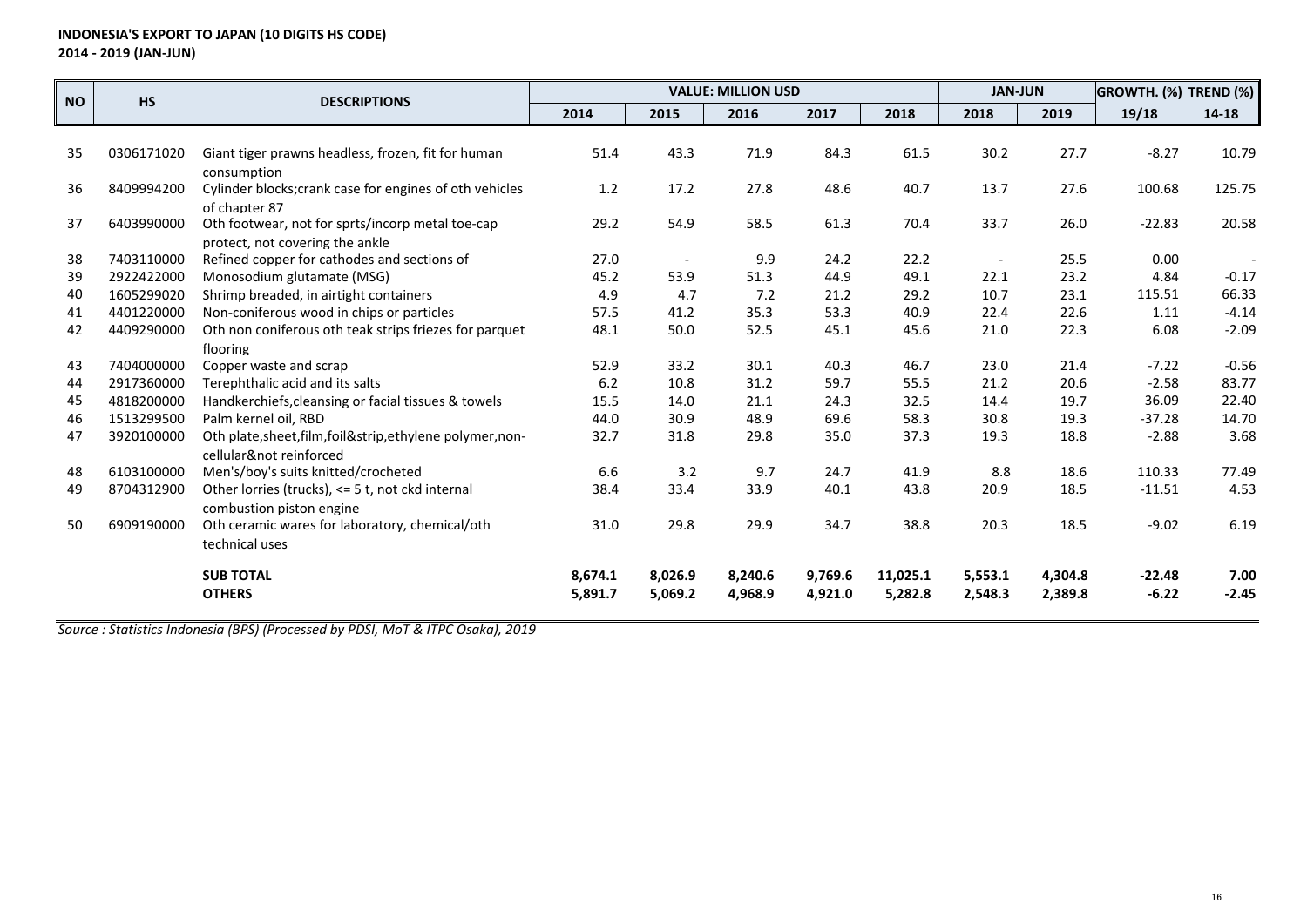|                  | HS         | <b>DESCRIPTIONS</b>                                   |                |          | <b>VALUE: MILLION USD</b> |                          |          | <b>JAN-JUN</b>           |         | <b>GROWTH. (%) TREND (%)</b> |           |
|------------------|------------|-------------------------------------------------------|----------------|----------|---------------------------|--------------------------|----------|--------------------------|---------|------------------------------|-----------|
| <b>NO</b>        |            |                                                       | 2014           | 2015     | 2016                      | 2017                     | 2018     | 2018                     | 2019    | 19/18                        | $14 - 18$ |
|                  |            | <b>TOTAL IMPORT</b>                                   | 17,007.6       | 13,263.5 | 12,984.8                  | 15,240.0                 | 17,976.7 | 8,645.2                  | 7,663.4 | $-11.36$                     | 2.53      |
|                  |            | <b>OIL AND GAS</b>                                    | 69.4           | 30.8     | 58.0                      | 30.8                     | 33.2     | 17.3                     | 15.8    | $-8.75$                      | $-13.74$  |
| $\mathbf{1}$     | 2710194300 | Other lubricating oils                                | 10.1           | 9.5      | 9.1                       | 9.3                      | 9.3      | 4.3                      | 5.3     | 25.59                        | $-1.80$   |
| $\overline{2}$   | 2710194100 | Lubricating oil basestock                             | 13.9           | 4.2      | 6.8                       | 6.2                      | 8.2      | 3.8                      | 3.8     | 0.53                         | $-6.44$   |
| 3                | 2710194400 | Lubricating greases                                   | 11.6           | 3.8      | 3.7                       | 3.8                      | 4.0      | 2.2                      | 2.3     | 6.41                         | $-19.00$  |
| 4                | 2710199000 | Other of diesel fuel, fuel oils                       | 2.8            | 2.4      | 2.4                       | 2.1                      | 2.8      | 1.5                      | 1.7     | 12.12                        | $-0.87$   |
| 5                | 2712909000 | Microcrystalline petroleum wax, slack wax, ozokerite, | 2.2            | 1.5      | 1.6                       | 1.6                      | 1.7      | 1.0                      | 0.9     | $-12.77$                     | $-4.29$   |
|                  |            | lignite wax, peat wax                                 |                |          |                           |                          |          |                          |         |                              |           |
| 6                | 2713120000 | Petroleum coke, calcined                              | 0.5            | 0.9      | 1.3                       | 1.1                      | 2.1      | 0.8                      | 0.7     | $-15.84$                     | 34.76     |
| $\overline{7}$   | 2712901000 | Other paraffin wax containing by weight >= 0.75% of   | 0.7            | 0.6      | 0.4                       | 0.5                      | 0.6      | 0.3                      | 0.3     | 1.16                         | $-5.70$   |
| 8                | 2710124000 | White spirit                                          |                | 0.0      | $\overline{\phantom{a}}$  | 0.4                      | 0.5      | 0.3                      | 0.3     | $-1.48$                      |           |
| $\boldsymbol{9}$ | 2710129000 | Other petroleum oil, light oil & other than crude     | 0.2            | 0.1      | 0.1                       | 0.2                      | 0.6      | 0.4                      | 0.1     | $-78.70$                     | 35.16     |
| 10               | 2712200000 | Paraffin wax containing by weight < 0.75 % of oil     | 1.0            | 0.4      | 0.1                       | 0.1                      | 0.1      | 0.1                      | 0.1     | $-23.78$                     | $-41.72$  |
| 11               | 2710198990 | Other medium oils and preparations                    | 0.2            | 0.1      | 0.1                       | 4.7                      | 2.6      | 2.5                      | 0.1     | $-97.11$                     | 149.60    |
| 12               | 2710125000 | Low aromatic solvents containing by weight $\leq 1\%$ | 0.5            | 0.5      | 0.5                       | 0.2                      | 0.2      | 0.0                      | 0.1     | 49.04                        | $-28.19$  |
|                  |            | aromatic content                                      |                |          |                           |                          |          |                          |         |                              |           |
| 13               | 2710121600 | Other motor spirit, unleaded                          | $\overline{a}$ | 0.0      | 0.1                       | 0.0                      | 0.0      | $\overline{\phantom{a}}$ | 0.1     | 0.00                         |           |
| 14               | 2710123000 | Tetrapropylene                                        |                | $\sim$   |                           | $\overline{\phantom{a}}$ | 0.0      | $\overline{\phantom{a}}$ | 0.0     | 0.00                         |           |
| 15               | 2713200000 | Petroleum bitumen                                     | 0.1            | 0.1      | 0.1                       | 0.1                      | 0.1      | 0.0                      | 0.0     | $-2.93$                      | 2.27      |
| 16               | 2712100000 | Petroleum jelly                                       | 0.1            | 0.2      | 0.1                       | 0.1                      | 0.1      | 0.0                      | 0.0     | $-43.15$                     | $-10.27$  |
| 17               | 2710126000 | Other solvent spirits                                 | 0.0            | 0.0      | 0.1                       | 0.1                      | 0.0      | $0.0\,$                  | 0.0     | 93.59                        | 47.24     |
| 18               | 2710193000 | Carbon black feedstock                                | 0.5            | 0.2      | 0.1                       | $\mathcal{L}$            | 0.0      | $\overline{\phantom{a}}$ | 0.0     | 0.00                         |           |
| 19               | 2710200000 | Petroleum oils and obtained from bituminous           |                | 0.0      | 0.0                       | 0.0                      | 0.0      | 0.0                      | 0.0     | 106.25                       |           |
|                  |            | minerals(oth then crude), con                         |                |          |                           |                          |          |                          |         |                              |           |
| 20               | 2715000000 | Bituminous mix. based on natural asphalt on natural   | 0.0            | 0.0      | 0.1                       | 0.1                      | 0.1      | 0.1                      | 0.0     | -70.76                       | 42.37     |
|                  |            | bitumen, on petroleum bitume                          |                |          |                           |                          |          |                          |         |                              |           |
|                  |            | <b>SUB TOTAL</b>                                      | 44.2           | 24.6     | 26.8                      | 30.5                     | 33.1     | 17.2                     | 15.8    | (8.6)                        | $-3.6$    |
|                  |            | <b>OTHERS</b>                                         | 25.2           | $6.2\,$  | 31.2                      | 0.2                      | $0.1\,$  | $0.1\,$                  | $0.0\,$ | (40.8)                       | $-76.9$   |
|                  |            |                                                       |                |          |                           |                          |          |                          |         |                              |           |
|                  |            | <b>NON OIL AND GAS</b>                                | 16,938.2       | 13,232.7 | 12,926.8                  | 15,209.3                 | 17,943.6 | 8,627.9                  | 7,647.6 | $-11.36$                     | 2.58      |
| $\mathbf{1}$     | 8708402600 | Gear boxes, assembled for transport of persons        | 236.2          | 200.0    | 318.4                     | 403.2                    | 529.7    | 248.9                    | 264.1   | 6.11                         | 26.06     |
| $\overline{2}$   | 9801202000 | Vhcls of head 8704 with 5 ton < gross weight <= 24    | 475.6          | 209.8    | 201.5                     | 273.5                    | 403.8    | 182.0                    | 182.8   | 0.44                         | $-0.62$   |
|                  |            | ton, incmpltly knocked down                           |                |          |                           |                          |          |                          |         |                              |           |
| 3                | 7403110000 | Refined copper for cathodes and sections of           | 346.9          | 216.5    | 184.0                     | 183.2                    | 288.4    | 119.0                    | 117.1   | $-1.61$                      | $-5.23$   |
| $\overline{4}$   | 7225509000 | Flat-roll not high speed steel, w.>=600mm not further | 72.1           | 71.2     | 94.9                      | 175.0                    | 246.6    | 123.0                    | 111.7   | $-9.19$                      | 39.94     |
|                  |            | worked than cold-rolled                               |                |          |                           |                          |          |                          |         |                              |           |
| 5                | 8703236391 | Oth motor car excl van, 2000-2500cc, not ckd, 2       | 184.8          | 203.7    | 137.7                     | 166.2                    | 193.3    | 106.5                    | 106.6   | 0.11                         | $-1.12$   |
|                  |            | WD, intern combust rcipro pston eng                   |                |          |                           |                          |          |                          |         |                              |           |
| 6                | 7108120010 | Gold in lumps, ingots or cast bars                    | 1.2            |          |                           | 99.6                     | 284.5    | 174.0                    | 100.8   | $-42.03$                     |           |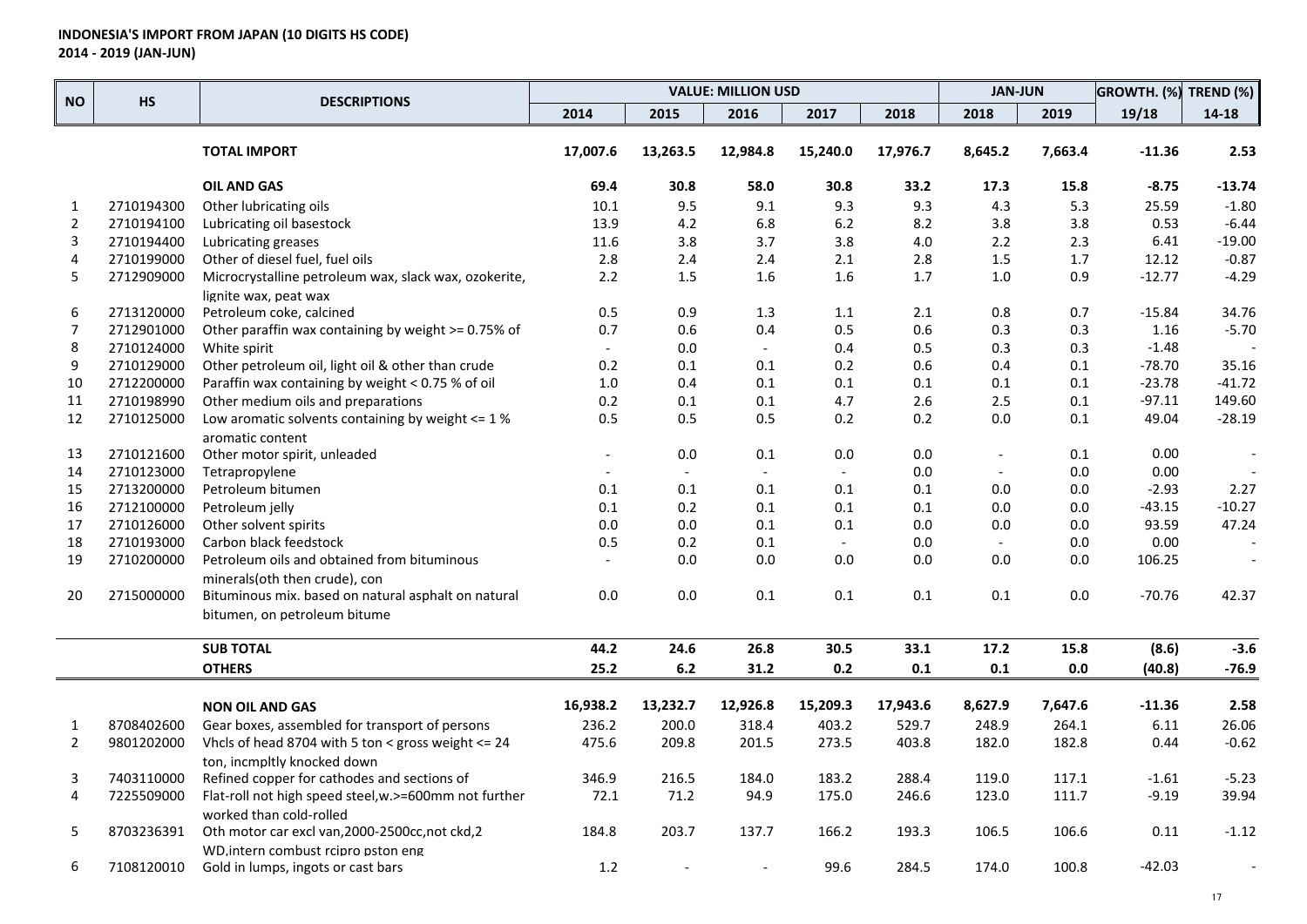|                |                          |                                                                                                                                              |                |                | <b>VALUE: MILLION USD</b><br><b>JAN-JUN</b><br>GROWTH. (%) TREND (%) |              |              |              |              |          |                          |
|----------------|--------------------------|----------------------------------------------------------------------------------------------------------------------------------------------|----------------|----------------|----------------------------------------------------------------------|--------------|--------------|--------------|--------------|----------|--------------------------|
| <b>NO</b>      | <b>HS</b>                | <b>DESCRIPTIONS</b>                                                                                                                          | 2014           | 2015           | 2016                                                                 | 2017         | 2018         | 2018         | 2019         | 19/18    | $14 - 18$                |
|                |                          |                                                                                                                                              |                |                |                                                                      |              |              |              |              |          |                          |
| $\overline{7}$ | 8429520000               | Mach with a 360, revolving super struct, mech                                                                                                | 82.7           | 51.1           | 63.6                                                                 | 186.0        | 224.3        | 87.5         | 99.4         | 13.56    | 38.92                    |
|                |                          | shovels, excavators and shove loader                                                                                                         |                |                |                                                                      |              |              |              |              |          |                          |
| 8              | 8704102800               | Damper, designed for-off highway, not CKD, g.v.w. >                                                                                          | 91.8           | 61.0           | 9.4                                                                  | 238.6        | 422.5        | 161.1        | 92.9         | $-42.32$ | 55.51                    |
| 9              | 8407347100               | Fully assembled of a cylinder capacity not exceeding                                                                                         | 15.1           | 5.7            | 2.8                                                                  | 0.8          | 102.9        | 32.8         | 90.2         | 175.19   | 20.69                    |
|                |                          | 2000 cc                                                                                                                                      |                |                |                                                                      |              |              |              |              |          |                          |
| 10             | 8431499000               | Oth parts suitable use of machinery of heading 84.30                                                                                         | 138.3          | 88.0           | 90.5                                                                 | 145.3        | 248.8        | 99.9         | 88.4         | $-11.47$ | 18.24                    |
| 11             | 8703236291               | Oth motor car excl van, 1800-2000cc, not ckd, 2                                                                                              | 24.9           | 51.9           | 43.1                                                                 | 102.2        | 152.8        | 91.6         | 83.6         | $-8.71$  | 53.88                    |
|                |                          | WD intern combust reipro pston eng                                                                                                           |                |                |                                                                      |              |              |              |              |          |                          |
| 12             | 8443910000               | Part & accessori of print machinery used for print by                                                                                        | 226.9          | 181.2          | 205.7                                                                | 229.0        | 184.2        | 91.6         | 62.5         | $-31.77$ | $-1.82$                  |
| 13             |                          | component of head 84.42                                                                                                                      | 110.5          | 86.1           | 70.8                                                                 |              |              | 76.0         | 56.9         | $-25.10$ | 11.81                    |
|                | 4011949000               | Oth new pneumatic tyre, of rubber, rimsize >=61cm,                                                                                           |                |                |                                                                      | 133.7        | 155.0        |              |              |          |                          |
| 14             | 8708997000               | used for oth, purposer<br>Other chasis frames or parts                                                                                       | 165.3          | 185.1          | 162.2                                                                | 171.0        | 158.7        | 72.6         | 51.6         | $-28.87$ | $-1.60$                  |
| 15             | 7318150000               | Screw metal with/without nuts/washers with an                                                                                                | 114.5          | 92.8           | 111.3                                                                | 114.8        | 130.1        | 61.0         | 50.3         | $-17.47$ | 4.80                     |
|                |                          | external diameter <= 16 mm                                                                                                                   |                |                |                                                                      |              |              |              |              |          |                          |
| 16             | 8402201000               | Electric super heated water boilers electrically                                                                                             | 2.0            | 0.3            |                                                                      | 32.0         | 96.8         | 50.6         | 47.5         | $-6.03$  |                          |
| 17             | 7208390000               | Flat-rolled iron/nas, hot rolled width >600 mm, thick<                                                                                       | 142.3          | 170.2          | 146.8                                                                | 127.8        | 120.7        | 71.0         | 47.2         | $-33.48$ | $-5.98$                  |
|                |                          | $3 \, \text{mm}$                                                                                                                             |                |                |                                                                      |              |              |              |              |          |                          |
| 18             | 7228301000               | Oth bars&rods, of silico-manganese steel of circular                                                                                         | 75.4           | 75.8           | 80.3                                                                 | 89.2         | 93.5         | 46.4         | 47.2         | 1.74     | 6.11                     |
|                |                          | cross-section                                                                                                                                |                |                |                                                                      |              |              |              |              |          |                          |
| 19             | 7209170090               | Flat-roll, in coils, pickled/not, cold-roll                                                                                                  | 98.7           | 69.3           | 63.7                                                                 | 81.5         | 115.0        | 49.6         | 47.0         | $-5.11$  | 4.79                     |
|                |                          | 0.5 <thick<1mm,width>1250 mm</thick<1mm,width>                                                                                               |                |                |                                                                      |              |              |              |              |          |                          |
| 20             | 8406810000               | Turbines oth than marine propulsion of an output                                                                                             | 0.0            | 49.0           | 72.9                                                                 | 35.2         | 87.4         | 28.8         | 45.7         | 58.75    | 384.08                   |
|                |                          | exceeding 40 MW                                                                                                                              |                |                |                                                                      |              |              |              |              |          |                          |
| 21             | 8542390000               | Other electronic integrated circuits                                                                                                         | 77.1           | 90.8           | 102.9                                                                | 80.8         | 80.0         | 38.2         | 41.2         | 7.91     | $-0.45$                  |
| 22             | 8429110000               | Track laying, bulldozers and angledozers                                                                                                     | 67.8           | 47.1           | 12.1                                                                 | 87.1         | 116.3        | 57.3         | 40.2         | $-29.88$ | 18.46                    |
| 23             | 3815900000               | Oth reaction initiators, reaction accelerators catalytic                                                                                     | 36.0           | 23.9           | 20.9                                                                 | 17.1         | 34.0         | 14.0         | 39.8         | 185.32   | $-4.43$                  |
|                |                          | prep, nes or incl                                                                                                                            |                |                |                                                                      |              |              |              |              |          |                          |
| 24             | 8708999000               | Other parts, acces for other vehicles of heading 8701-                                                                                       | 66.7           | 62.1           | 66.4                                                                 | 76.0         | 127.0        | 59.2         | 39.4         | $-33.42$ | 16.07                    |
| 25             | 8482100000               | <b>Ball bearings</b>                                                                                                                         | 74.4           | 50.3           | 48.7                                                                 | 66.9         | 81.3         | 40.3         | 38.6         | $-4.25$  | 4.73                     |
| 26             | 5502000000               | Artificial filament tow                                                                                                                      | 80.5           | 55.2           | 44.7                                                                 | 82.5         | 74.6         | 30.4         | 38.3         | 25.65    | 2.51                     |
| 27             | 8702108920               | Oth motor coach, bus/minibus, for >=10 p, g.v.w. >=18                                                                                        | $\blacksquare$ | $\blacksquare$ | $\overline{\phantom{a}}$                                             | 53.9         | 80.3         | 44.4         | 38.2         | $-14.02$ | $\overline{\phantom{a}}$ |
|                |                          | t & <24t, not ckd, diesel                                                                                                                    |                |                |                                                                      |              |              |              |              |          |                          |
| 28             | 8413301200               | Recipro/rotary for water pumps/fuel of kind eng of                                                                                           | 7.2            | 4.5            | 3.4                                                                  | 91.8         | 118.6        | 58.9         | 37.6         | $-36.18$ | 136.71                   |
|                |                          | mtr vhl head 8702,8703,8704                                                                                                                  |                |                |                                                                      |              |              |              |              |          |                          |
| 29             | 7208279000               | Flat-rolled iron/nas, pickled, hot rolled                                                                                                    | 74.3           | 52.0           | 60.2                                                                 | 75.5         | 79.7         | 34.1         | 36.6         | 7.35     | 5.27                     |
|                |                          | width>600mm.of a 2mm <thick<3mm< td=""><td>0.9</td><td></td><td></td><td></td><td></td><td></td><td></td><td>6.27</td><td></td></thick<3mm<> | 0.9            |                |                                                                      |              |              |              |              | 6.27     |                          |
| 30             | 7214999090               | Oth. Than Concrete steel, Shaft bars, manganes steel<br>Parts of drive-axles with differential, for transport of                             |                | 1.1<br>10.9    | 0.8                                                                  | 59.3<br>39.0 | 70.9<br>68.4 | 33.0<br>31.9 | 35.0<br>34.6 | 8.45     | 253.99<br>67.54          |
| 31<br>32       | 8708509300<br>7304240090 | Oth.unfinish casetube&unworked pipe end with yield                                                                                           | 9.8<br>1.6     | 18.2           | 15.4<br>47.0                                                         | 66.5         | 57.4         | 25.7         | 34.0         | 32.31    | 133.73                   |
|                |                          | strength less than 75,000 psi                                                                                                                |                |                |                                                                      |              |              |              |              |          |                          |
|                | 8708409200               |                                                                                                                                              |                |                |                                                                      |              |              |              |              |          | $-5.93$                  |
| 33             |                          | Parts of gear boxes and parts thereof transport of                                                                                           | 107.7          | 98.8           | 106.2                                                                | 86.9         | 84.6         | 42.1         | 33.9         | $-19.58$ |                          |